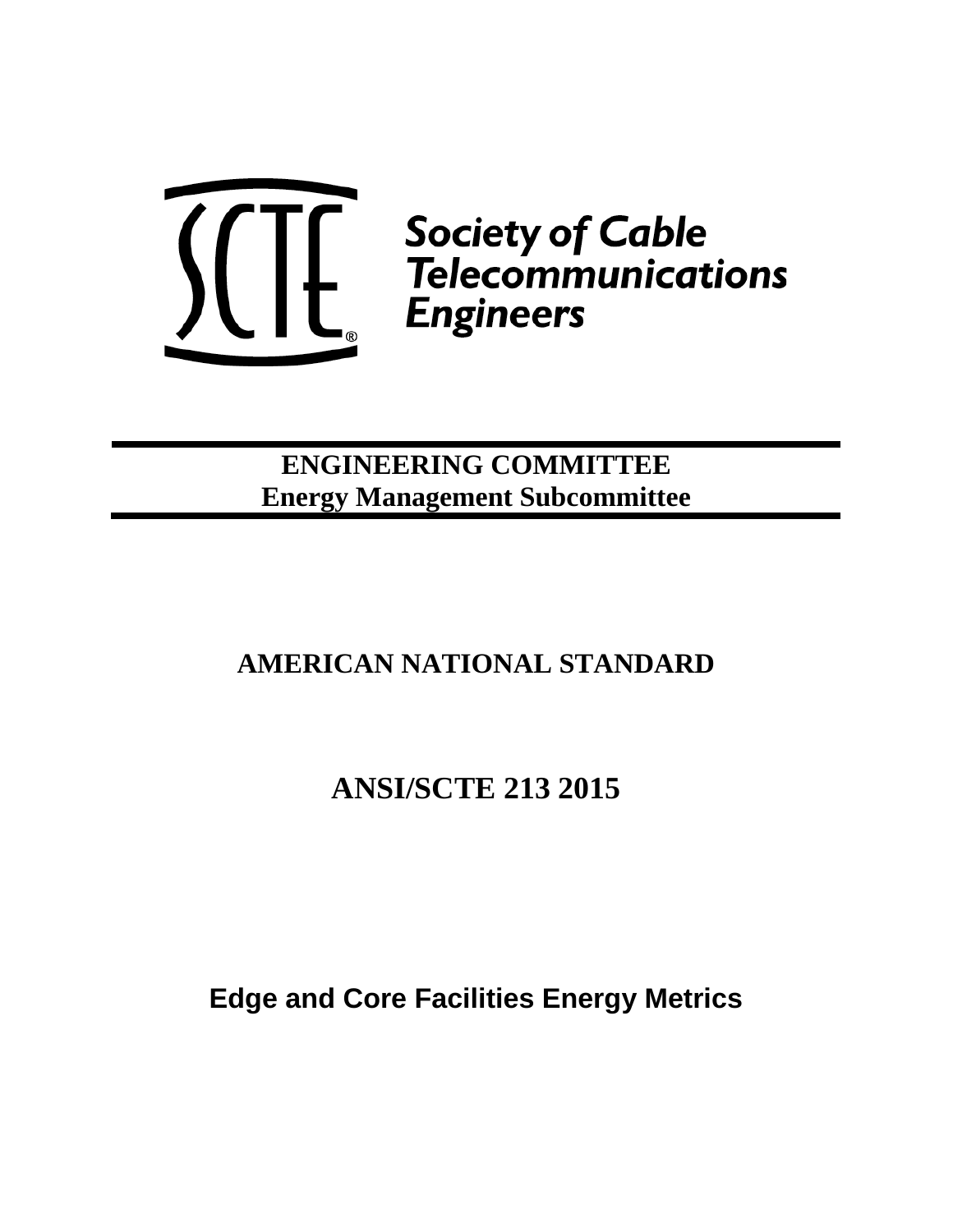# **NOTICE**

The Society of Cable Telecommunications Engineers (SCTE) Standards and Recommended Practices (hereafter called documents) are intended to serve the public interest by providing specifications, test methods and procedures that promote uniformity of product, interchangeability, best practices and ultimately the long term reliability of broadband communications facilities. These documents shall not in any way preclude any member or non-member of SCTE from manufacturing or selling products not conforming to such documents, nor shall the existence of such standards preclude their voluntary use by those other than SCTE members, whether used domestically or internationally.

SCTE assumes no obligations or liability whatsoever to any party who may adopt the documents. Such adopting party assumes all risks associated with adoption of these documents, and accepts full responsibility for any damage and/or claims arising from the adoption of such Standards.

Attention is called to the possibility that implementation of this document may require the use of subject matter covered by patent rights. By publication of this document, no position is taken with respect to the existence or validity of any patent rights in connection therewith. SCTE shall not be responsible for identifying patents for which a license may be required or for conducting inquiries into the legal validity or scope of those patents that are brought to its attention.

Patent holders who believe that they hold patents which are essential to the implementation of this document have been requested to provide information about those patents and any related licensing terms and conditions. Any such declarations made before or after publication of this document are available on the SCTE web site at [http://www.scte.org.](http://www.scte.org/)

All Rights Reserved

© Society of Cable Telecommunications Engineers, Inc. 2015 140 Philips Road Exton, PA 19341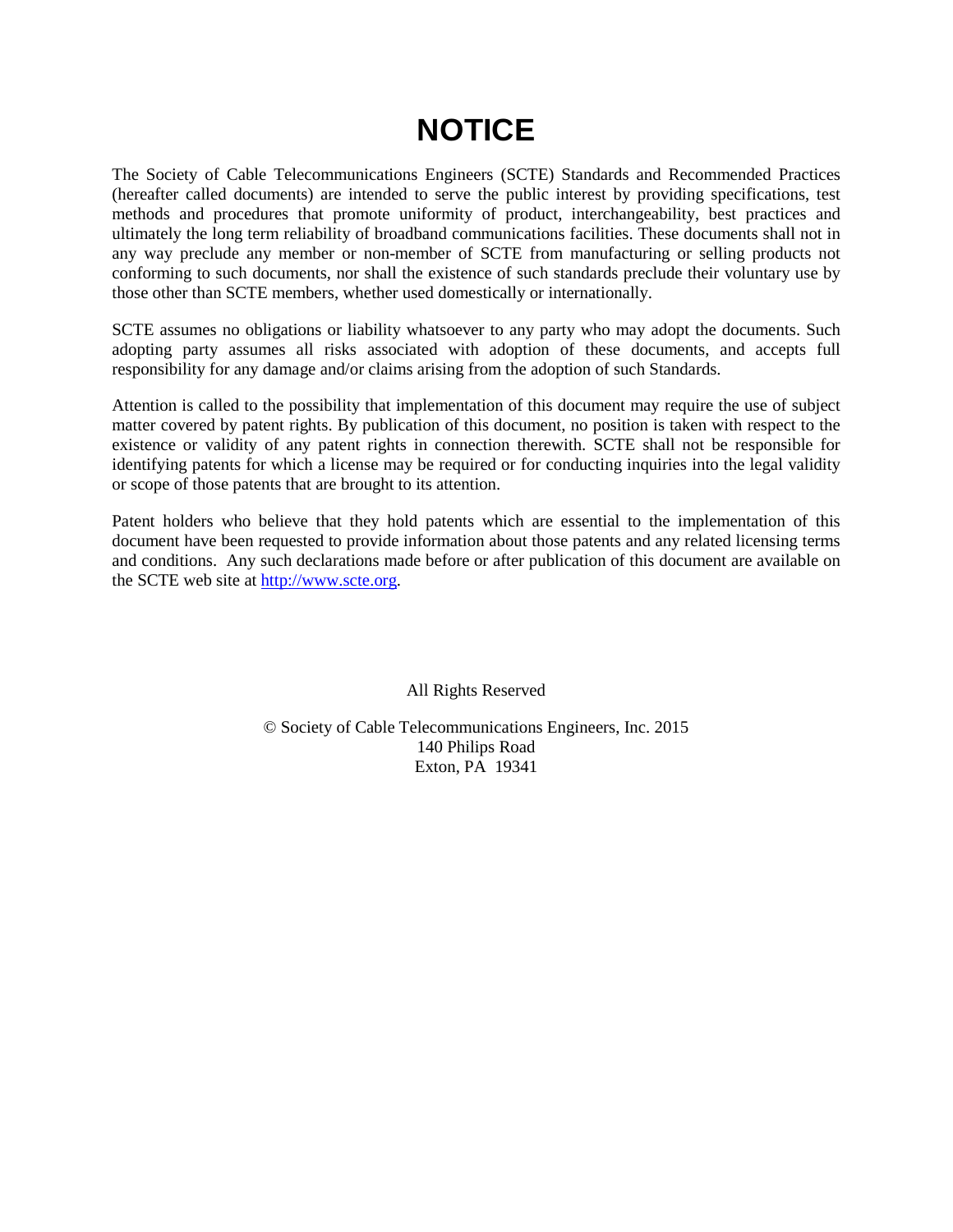## **Table of Contents**

| <b>Title</b>   |                                                                                                                                                                                                                                               | <b>Page Number</b>                                                        |
|----------------|-----------------------------------------------------------------------------------------------------------------------------------------------------------------------------------------------------------------------------------------------|---------------------------------------------------------------------------|
| <b>NOTICE</b>  |                                                                                                                                                                                                                                               | $= 2$                                                                     |
| 1.             |                                                                                                                                                                                                                                               | 5                                                                         |
| 2.             |                                                                                                                                                                                                                                               | 5                                                                         |
| 3.             |                                                                                                                                                                                                                                               | 5                                                                         |
|                | 3.1.                                                                                                                                                                                                                                          |                                                                           |
|                | 3.2.                                                                                                                                                                                                                                          |                                                                           |
|                | 3.3.                                                                                                                                                                                                                                          |                                                                           |
| 4.             | Compliance Notation                                                                                                                                                                                                                           |                                                                           |
| 5.             |                                                                                                                                                                                                                                               |                                                                           |
|                | 5.1.                                                                                                                                                                                                                                          | 6                                                                         |
|                | 5.2.                                                                                                                                                                                                                                          |                                                                           |
| 6.             |                                                                                                                                                                                                                                               |                                                                           |
|                | 6.1.                                                                                                                                                                                                                                          |                                                                           |
|                | 6.2.                                                                                                                                                                                                                                          |                                                                           |
| 7 <sub>1</sub> | Subscription_<br><u> 2000 - 2000 - 2000 - 2000 - 2000 - 2000 - 2000 - 2000 - 2000 - 2000 - 2000 - 2000 - 2000 - 2000 - 2000 - 200</u>                                                                                                         | 11                                                                        |
|                | 7.1.<br><b>Subscribers</b>                                                                                                                                                                                                                    |                                                                           |
| 8.             |                                                                                                                                                                                                                                               |                                                                           |
|                | <u>2</u> 12<br>Definition of Consumed Bit<br>8.1.                                                                                                                                                                                             |                                                                           |
|                | 8.2.                                                                                                                                                                                                                                          |                                                                           |
|                | 8.3.                                                                                                                                                                                                                                          |                                                                           |
| 9.             | Per Subscriber Critical Facility Productivity Metrics<br>Per Subscriber Critical Facility Productivity Metrics<br>Critical Facility Productivity Metric (DCeP) using Data Throughs of<br>Critical Facility Productivity Metric (DCeP)         |                                                                           |
|                | 9.1.                                                                                                                                                                                                                                          |                                                                           |
|                | 9.2.                                                                                                                                                                                                                                          |                                                                           |
| 10.            | IT Equipment Power                                                                                                                                                                                                                            |                                                                           |
|                | 10.1.                                                                                                                                                                                                                                         |                                                                           |
|                | Determining $P_{1T}$ for a Critical Facility<br>10.2.                                                                                                                                                                                         | 19                                                                        |
| 11.            |                                                                                                                                                                                                                                               | 23                                                                        |
|                | 11.1.<br>Definition of PUE                                                                                                                                                                                                                    | 23                                                                        |
|                | 11.2.<br>Determining PUE <b>contract to the contract of the contract of the contract of the contract of the contract of the contract of the contract of the contract of the contract of the contract of the contract of the contract of t</b> | 23                                                                        |
|                | 11.3.                                                                                                                                                                                                                                         | 23                                                                        |
|                | 11.4.                                                                                                                                                                                                                                         | 24                                                                        |
|                | 11.5.<br>Use of PUE                                                                                                                                                                                                                           | 25                                                                        |
| 12.            | DCeP Measurements Using IT Equipment Power _                                                                                                                                                                                                  | $\begin{array}{c c} \hline \text{---} & \text{---} \\ \hline \end{array}$ |
|                | 12.1.<br>Per Subscriber Critical Facility Productivity Metrics using IT Equipment Power ___________ 26                                                                                                                                        |                                                                           |
|                | 12.2.<br>Data Throughput Critical Facility Productivity Metrics using IT Equipment Power _______ 27                                                                                                                                           |                                                                           |
| 13.            | Using PUE and DCeP together to characterize facilities _                                                                                                                                                                                      | 28                                                                        |

## **List of Figures**

| <b>Title</b>                                                  | <b>Page Number</b> |
|---------------------------------------------------------------|--------------------|
| FIGURE 1 - EXAMPLE MEASUREMENT POINTS FOR $P_{TE}$ & $P_{IT}$ |                    |
| FIGURE 2 - PUE VS DCEP QUADRANT GRID                          | 29                 |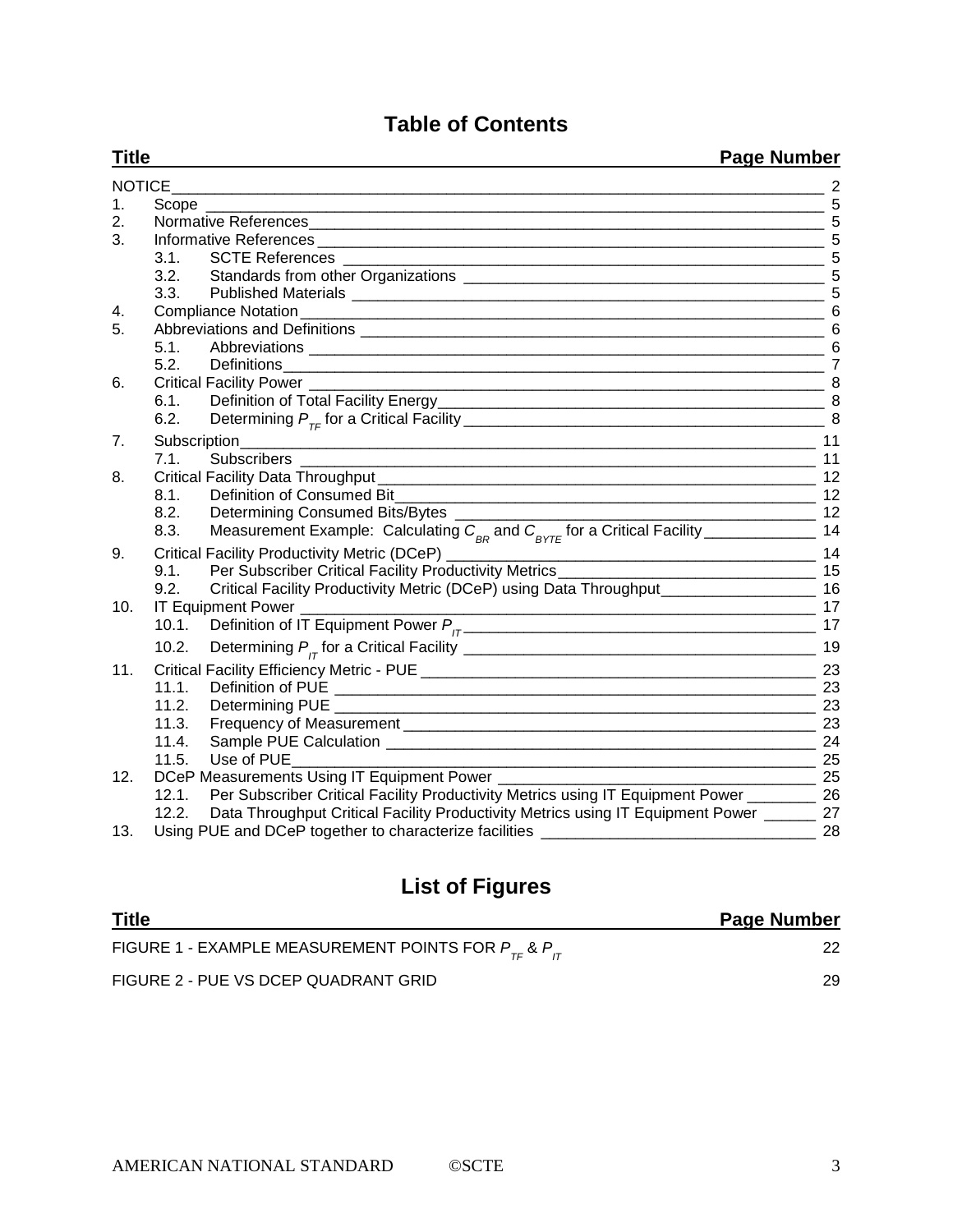## **List of Tables**

| <b>Title</b>                                              | Page Number |
|-----------------------------------------------------------|-------------|
| TABLE 1 - IT EQUIPMENT VS. FACILITY EQUIPMENT             | 19          |
| TABLE 2 - THREE LEVELS OF FACILITY AND IT EQUIPMENT POWER |             |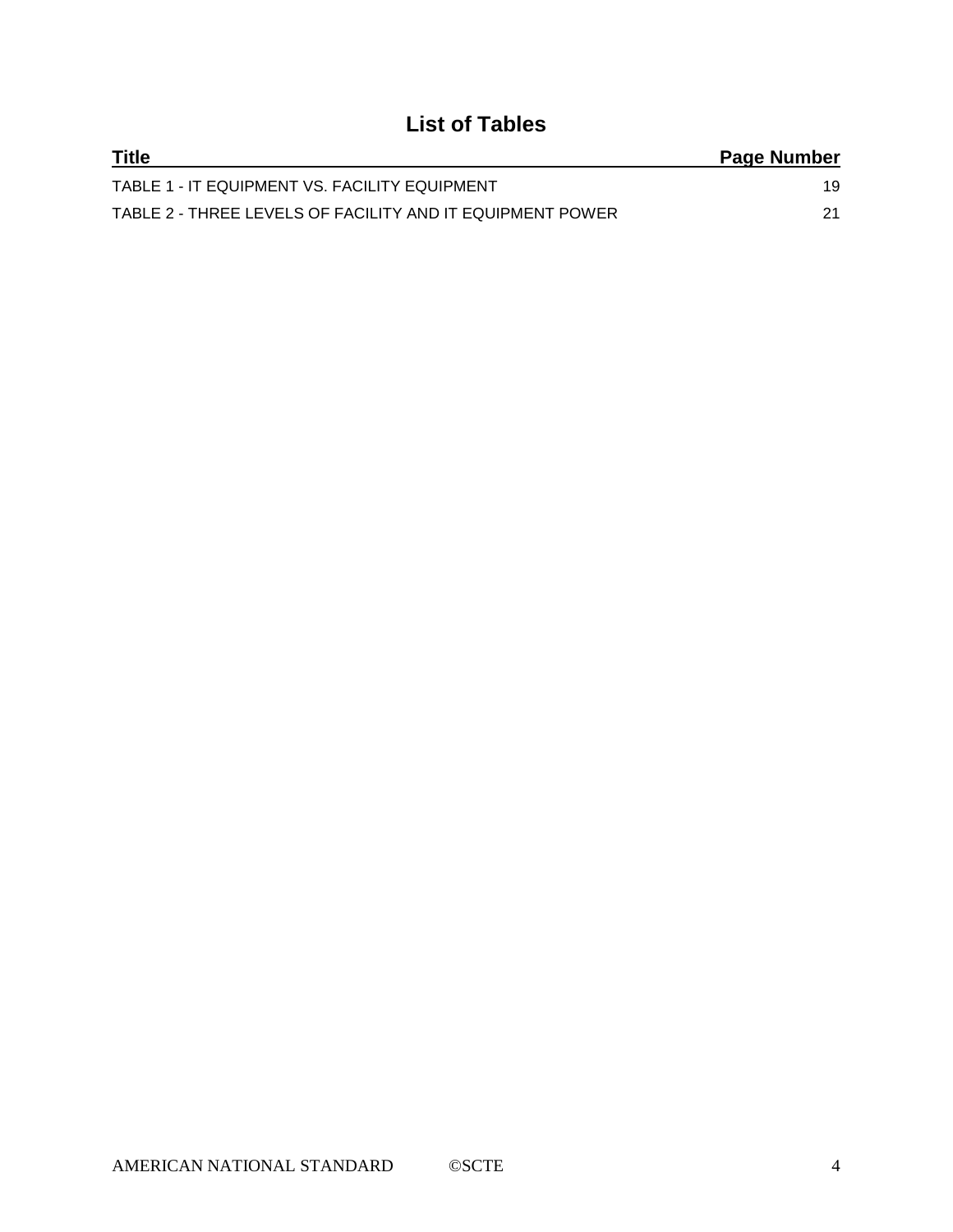## **1. Scope**

This document provides a metric to help operators measure how effective changes in the service impact energy consumption from both a high level and functional work perspective.

The metric *should* help:

- Drive the energy strategy and direction of the organization
- Provide a focus of energy for an operator
- Help make decisions regarding energy
- Drive performance operationally, financially and environmentally
- Measure energy change and within the organization
- Produce good internal and external public relations regarding energy impact

The scope of the energy metric standard includes edge and core network facilities servicing the customers. Excluded from this standard are labs and testing facilities, people space, parking lots, parking garages, warehouses, and Customer Premise Equipment (CPE). Please refer to SCTE 211 2015, Energy Metrics for Cable Operator Access Networks, for similar metrics for the access portion of the network*.*

## **2. Normative References**

The following documents contain provisions, which, through reference in this text, constitute provisions of the standard. At the time of Subcommittee approval, the editions indicated were valid. All standards are subject to revision; and while parties to any agreement based on this standard are encouraged to investigate the possibility of applying the most recent editions of the documents listed below, they are reminded that newer editions of those documents may not be compatible with the referenced version.

• No references are applicable

## **3. Informative References**

The following documents may provide valuable information to the reader but are not required when complying with this standard.

### **3.1. SCTE References**

- [i1] SCTE 184 2015, SCTE Recommended Practices for Cable Facilities
- [i2] SCTE 211 2015, Energy Metrics for Cable Operator Access Networks

[i3] SCTE 210 2015, Performance Metrics for Energy Efficiency & Functional Density of Cable Data Generation, Storage, Routing, and Transport Equipment

### **3.2. Standards from other Organizations**

[i4] ETSI ES 205 200-2-1 ATTM Energy management; Global KPIs;, Operational infrastructures;, Part 2: Specific requirements;, Sub-part 1: Data centres

### **3.3. Published Materials**

[i5] " $PUE^{TM}$ : A Comprehensive Examination of the Metric", ASHRAE Datacom Series Book 11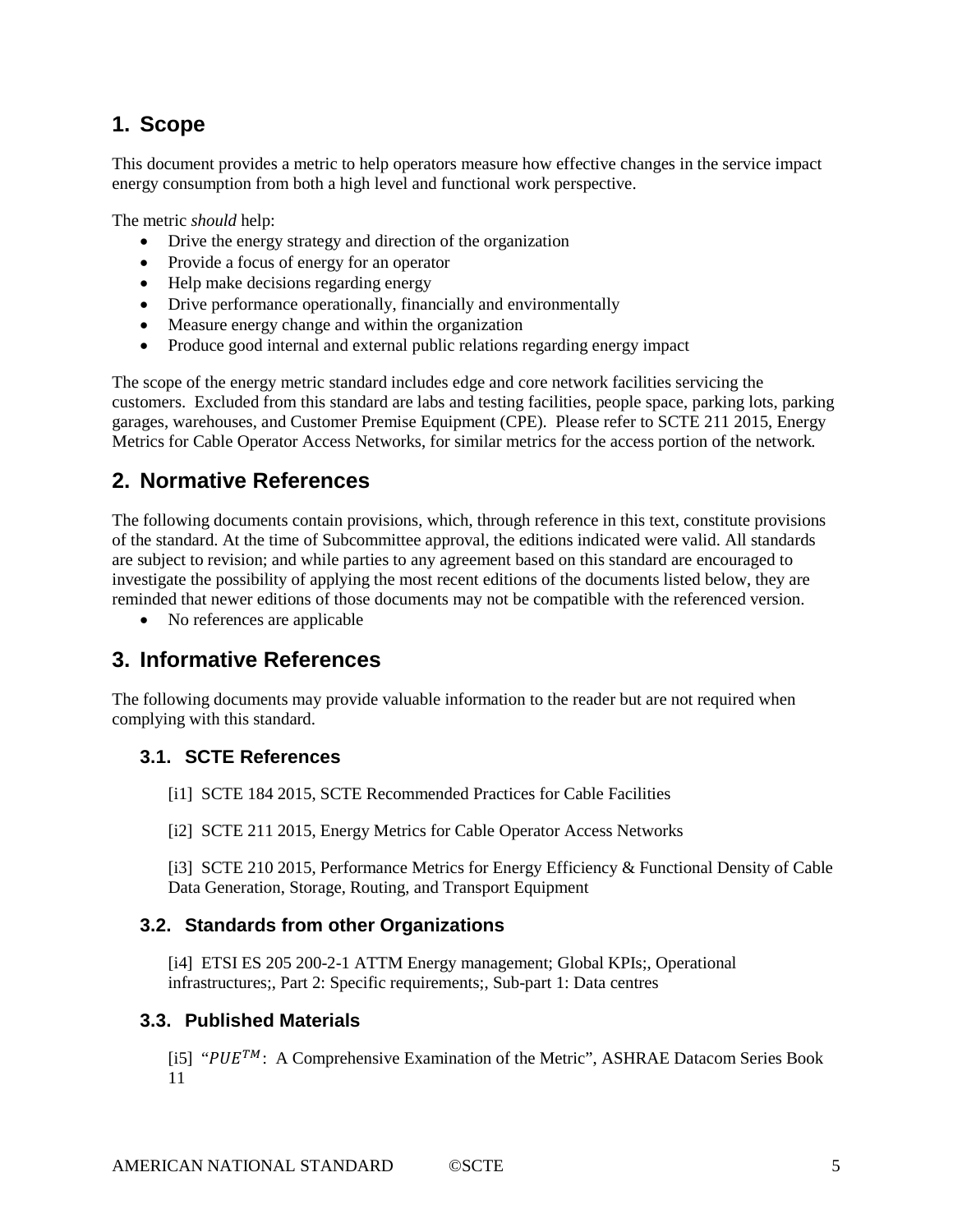[i6] "Harmonizing Global Metrics for Data Center Energy Efficiency", Joint Statement of The Green Grid Taskforce, March 13, 2014

## **4. Compliance Notation**

| shall                                                                                         | This word or the adjective "required" means that the item is an absolute     |  |  |
|-----------------------------------------------------------------------------------------------|------------------------------------------------------------------------------|--|--|
|                                                                                               | requirement of this specification.                                           |  |  |
| shall not                                                                                     | This phrase means that the item is an absolute prohibition of this           |  |  |
|                                                                                               | specification.                                                               |  |  |
| should                                                                                        | This word or the adjective "recommended" means that there may exist valid    |  |  |
|                                                                                               | reasons in particular circumstances to ignore this item, but the full        |  |  |
|                                                                                               | implications should be understood and the case carefully weighted before     |  |  |
|                                                                                               | choosing a different course.                                                 |  |  |
| should not                                                                                    | This phrase means that there may exist valid reasons in particular           |  |  |
|                                                                                               | circumstances when the listed behavior is acceptable or even useful, but the |  |  |
|                                                                                               | full implications should be understood and the case carefully weighed        |  |  |
|                                                                                               | before implementing any behavior described with this label.                  |  |  |
| This word or the adjective " <i>optional</i> " means that this item is truly optional.<br>may |                                                                              |  |  |
|                                                                                               | One vendor may choose to include the item because a particular               |  |  |
|                                                                                               | marketplace requires it or because it enhances the product, for example;     |  |  |
|                                                                                               | another vendor may omit the same item.                                       |  |  |

## **5. Abbreviations and Definitions**

## **5.1. Abbreviations**

| <b>ASHRAE</b>        | American Society of Heating, Refrigerating and Air-Conditioning Engineer |  |  |
|----------------------|--------------------------------------------------------------------------|--|--|
| <b>ATS</b>           | automatic transfer switch                                                |  |  |
| <b>ATTM</b>          | access, terminals, transmission and multiplexing                         |  |  |
| <b>BDFB</b>          | battery distribution fuse bay                                            |  |  |
| <b>CATV</b>          | cable television                                                         |  |  |
| $\mathbf C\mathbf B$ | consumed bytes                                                           |  |  |
| <b>CMTS</b>          | cable modem termination system                                           |  |  |
| <b>CPE</b>           | customer premises equipment                                              |  |  |
| <b>CRAC</b>          | computer room air conditioner                                            |  |  |
| <b>CRAH</b>          | computer room air handler                                                |  |  |
| DC                   | direct current                                                           |  |  |
| <b>DCeP</b>          | data center energy productivity                                          |  |  |
| <b>DX</b>            | direct expansion [air handler unit]                                      |  |  |
| e.g.                 | for example (exempli gratia)                                             |  |  |
| <b>EMS</b>           | [SCTE] Energy Management Subcommittee                                    |  |  |
| ES                   | <b>ETSI</b> Standard                                                     |  |  |
| <b>ETSI</b>          | European Telecommunications Standards Institute                          |  |  |
| <b>FEC</b>           | forward error correction                                                 |  |  |
| <b>GB</b>            | gigabyte                                                                 |  |  |
| <b>Gbps</b>          | gigabits per second                                                      |  |  |
| hr                   | hour                                                                     |  |  |
| <b>HVAC</b>          | heating, ventilation, and air conditioning                               |  |  |
| i.e.                 | that is <i>(id est)</i>                                                  |  |  |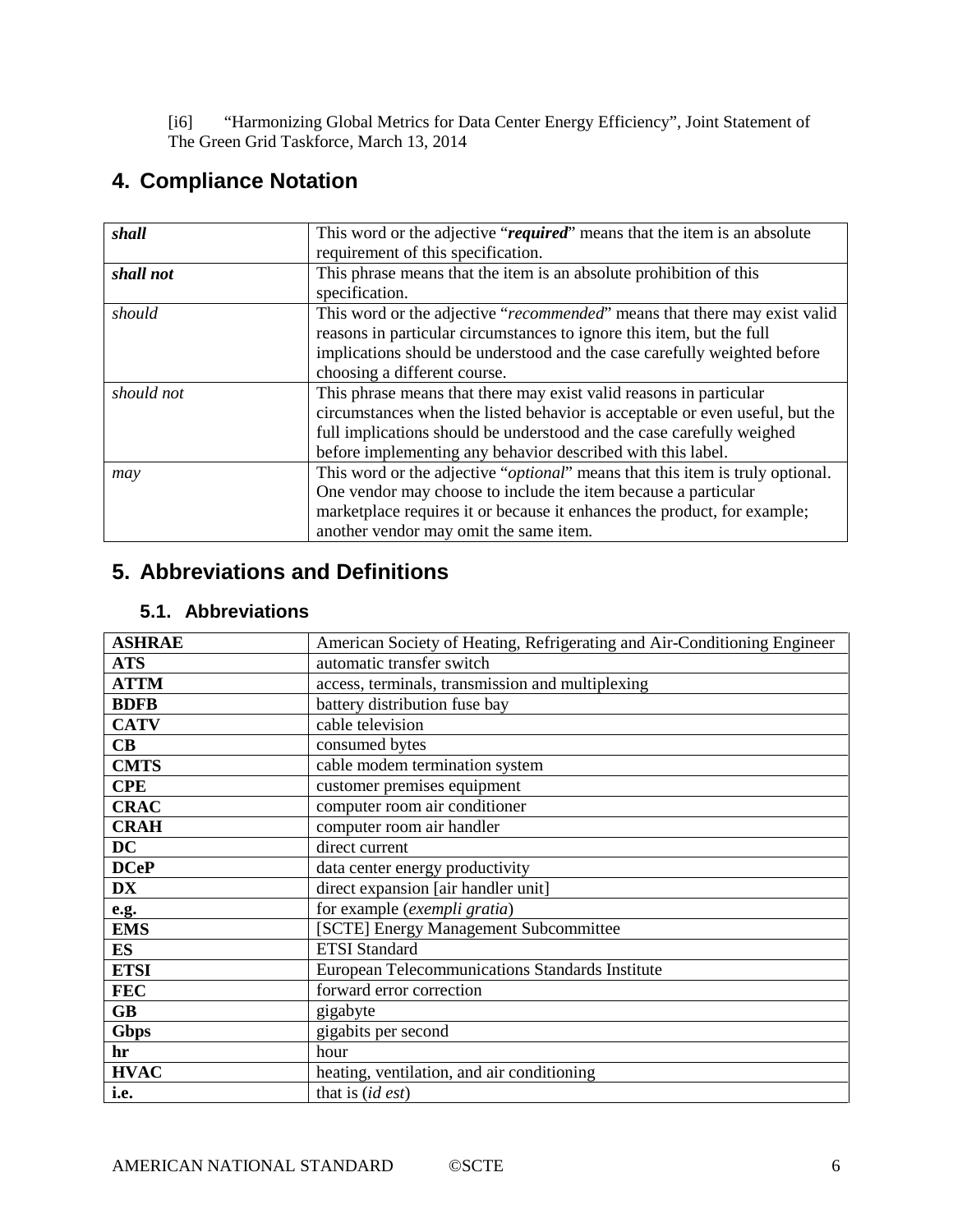| IT          | information technology                                                     |
|-------------|----------------------------------------------------------------------------|
| <b>KPI</b>  | key performance indicator                                                  |
| kV          | kilovolt                                                                   |
| kVA         | kilovolt ampere                                                            |
| <b>KVM</b>  | keyboard-video-mouse                                                       |
| kWh         | kilowatt hour                                                              |
| kW          | kilowatt                                                                   |
| <b>Mbps</b> | megabits per second                                                        |
| <b>MHz</b>  | megahertz                                                                  |
| <b>MPEG</b> | Moving Picture Experts Group                                               |
| <b>MSO</b>  | multiple system operator                                                   |
| <b>MW</b>   | megawatt                                                                   |
| PC          | personal computer                                                          |
| <b>PDU</b>  | power distribution unit                                                    |
| <b>PUE</b>  | power usage effectiveness                                                  |
| <b>RDU</b>  | rack distribution unit                                                     |
| <b>SCTE</b> | Society of Cable Telecommunications Engineers                              |
| <b>STS</b>  | static transfer switch                                                     |
| TB          | terabyte                                                                   |
| <b>TGG</b>  | The Green Grid                                                             |
| <b>TS</b>   | transport stream (?? see usage on page 12. My interpretation is that TS is |
|             | transport stream)                                                          |
| <b>UPS</b>  | uninterruptible power supply                                               |
| V           | volt                                                                       |

## **5.2. Definitions**

| <b>Core Facility</b>                                                     | Structures responsible for backbone traffic and edge to edge connectivity of |  |  |
|--------------------------------------------------------------------------|------------------------------------------------------------------------------|--|--|
|                                                                          | services to large pools of customers                                         |  |  |
| <b>Critical Facility</b>                                                 | Any structure that if non-functional, impacts customer experience and        |  |  |
|                                                                          | would generate greater than 250 calls to call centers                        |  |  |
| <b>Critical Load</b>                                                     | Equipment, if turned off or not operable, greatly impacting customer         |  |  |
|                                                                          | experience                                                                   |  |  |
| Invoiced/complimentary consumer of network service(s)<br><b>Customer</b> |                                                                              |  |  |
| <b>DC Power Plant</b>                                                    | Batteries, rectifiers, charge controllers, power bays, primary and secondary |  |  |
|                                                                          | distribution equipment (BDFB/fuses), converters and inverters supporting     |  |  |
|                                                                          | load.                                                                        |  |  |
| <b>Downstream</b>                                                        | Information flowing from the hub to the user                                 |  |  |
| <b>Edge Facility</b>                                                     | Structures servicing neighborhoods where an outage would be contained to     |  |  |
|                                                                          | a specific pool of customers and not impact greater customer base            |  |  |
| <b>Meter</b>                                                             | Equipment able to measure amount of energy in kWh or power in kW             |  |  |
|                                                                          | consumed over time                                                           |  |  |
| <b>Metric</b>                                                            | Mathematical calculation aiding in the intelligent decision making process   |  |  |
| <b>Outside Plant</b>                                                     | Section of the cable network responsible for connecting facilities to        |  |  |
|                                                                          | customers as well as facilities to facilities                                |  |  |
| <b>People Space</b>                                                      | Building whose primary function is to enable people to perform activities    |  |  |
|                                                                          | such as meetings, calls, computer work, and all other non-critical facility  |  |  |
|                                                                          | activities                                                                   |  |  |
| <b>Power Distribution</b>                                                | Moving of power in a controlled manner from utility service entry to load    |  |  |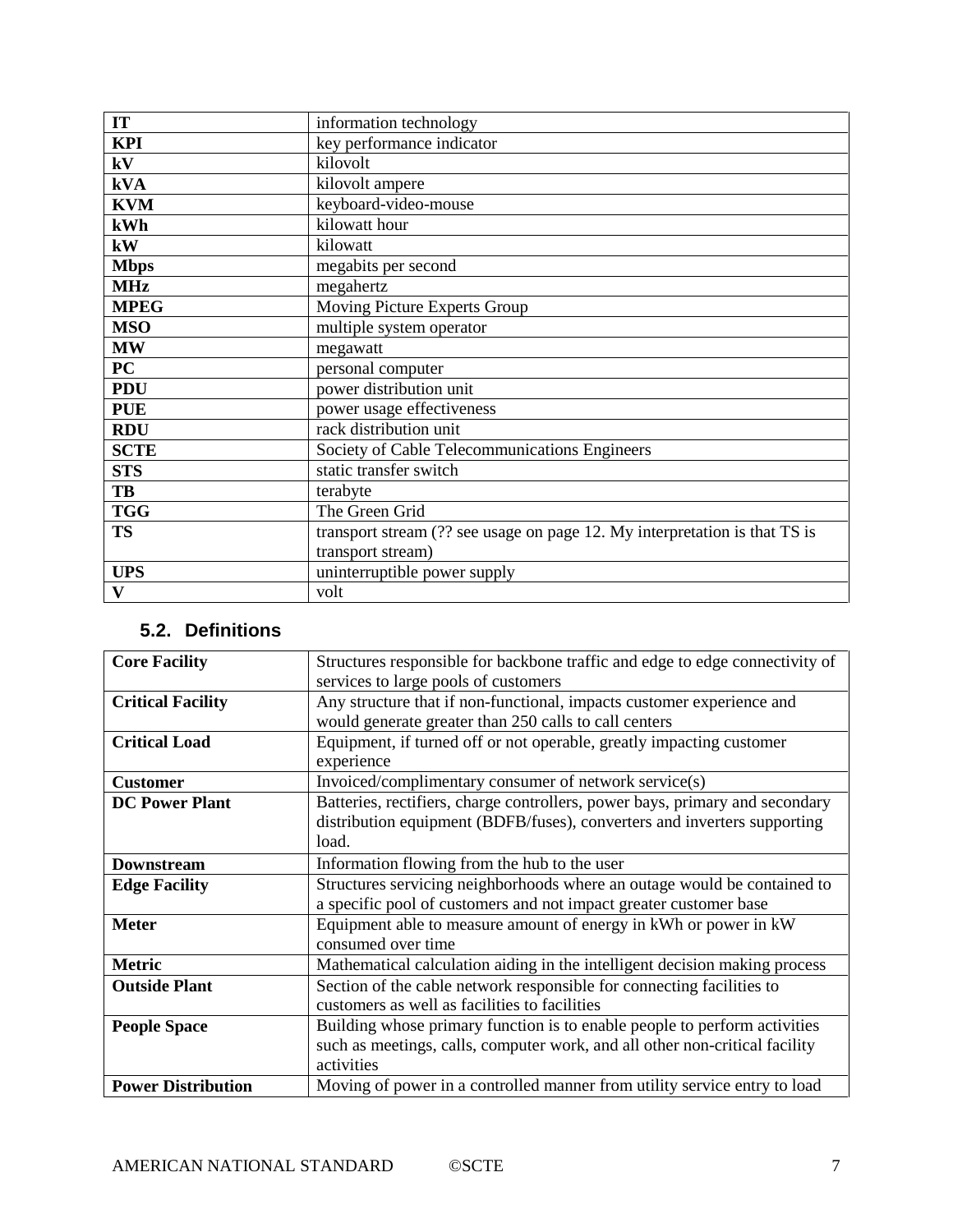| <b>Uninterruptable Power</b> | Power protection device helping to prevent equipment power down during |  |  |
|------------------------------|------------------------------------------------------------------------|--|--|
| <b>Supply (UPS)</b>          | primary source of power failure                                        |  |  |
| <b>Upstream</b>              | Information flowing from the user to the hub                           |  |  |

## <span id="page-7-2"></span>**6. Critical Facility Power**

## <span id="page-7-1"></span>**6.1. Definition of Total Facility Energy**

Critical facilities are responsible for the housing of the equipment required to deliver the products to the cable subscribers. Equipment is typically staged in racks. Equipment requires proper power, airflow management, and backup power to support everyday operations. Total critical facility energy is defined as the energy dedicated solely to the facility (e.g., the energy measured at the utility meter of a dedicated facility or at the meter for a facility or equipment room in a mixed-use facility). Total facility energy includes all IT equipment energy, plus everything that supports the IT equipment-using energy, such as the following:

- Power-delivery components, including UPS systems, switchgear, generators, power-distribution units (PDUs), batteries, and distribution losses external to the IT equipment
- Cooling system components, such as chillers, cooling towers, pumps, computer room airhandling units (CRAHs), computer room air-conditioning units (CRACs), and direct expansion air-handler (DX) units
- Other miscellaneous component loads, such as data center lighting

The energy provided to the critical facility by all sources is consumed by all the elements of a critical facility. As such, total critical facility energy  $P_{TF}$  can be expressed as:

 $P_{TF} = P_{IT} + P_{HVAC} + P_L + P_{Dist}$  Equation 1

### **Where**

 $P_{IT}$  = Power consumed by IT Equipment

 $P_{HVAC}$  = Power consumed by HVAC and Cooling of facility

 $P_L$  = Power consumed by Lighting and Convenience outlets in facility

 $P_{Dist}$  = Power consumed for IR<sup>2</sup> losses, rectifier/UPS ineffiencies, etc.

## <span id="page-7-0"></span>**6.2. Determining P<sub>re</sub> for a Critical Facility**

- 1) For all critical facility locations, total critical facility power  $(P_{TF})$  shall be measured.
- 2)  $P_{TF}$  shall be measured from the utility service entrance that feeds all of the electrical and mechanical equipment used to power, cool, and condition the critical facility.
- 3) In the event a facility is fed by multiple sources,  $P_{TF}$  is the sum of the measurement from all the sources feeding the critical facility. Mathematically, this is represented by the following equation: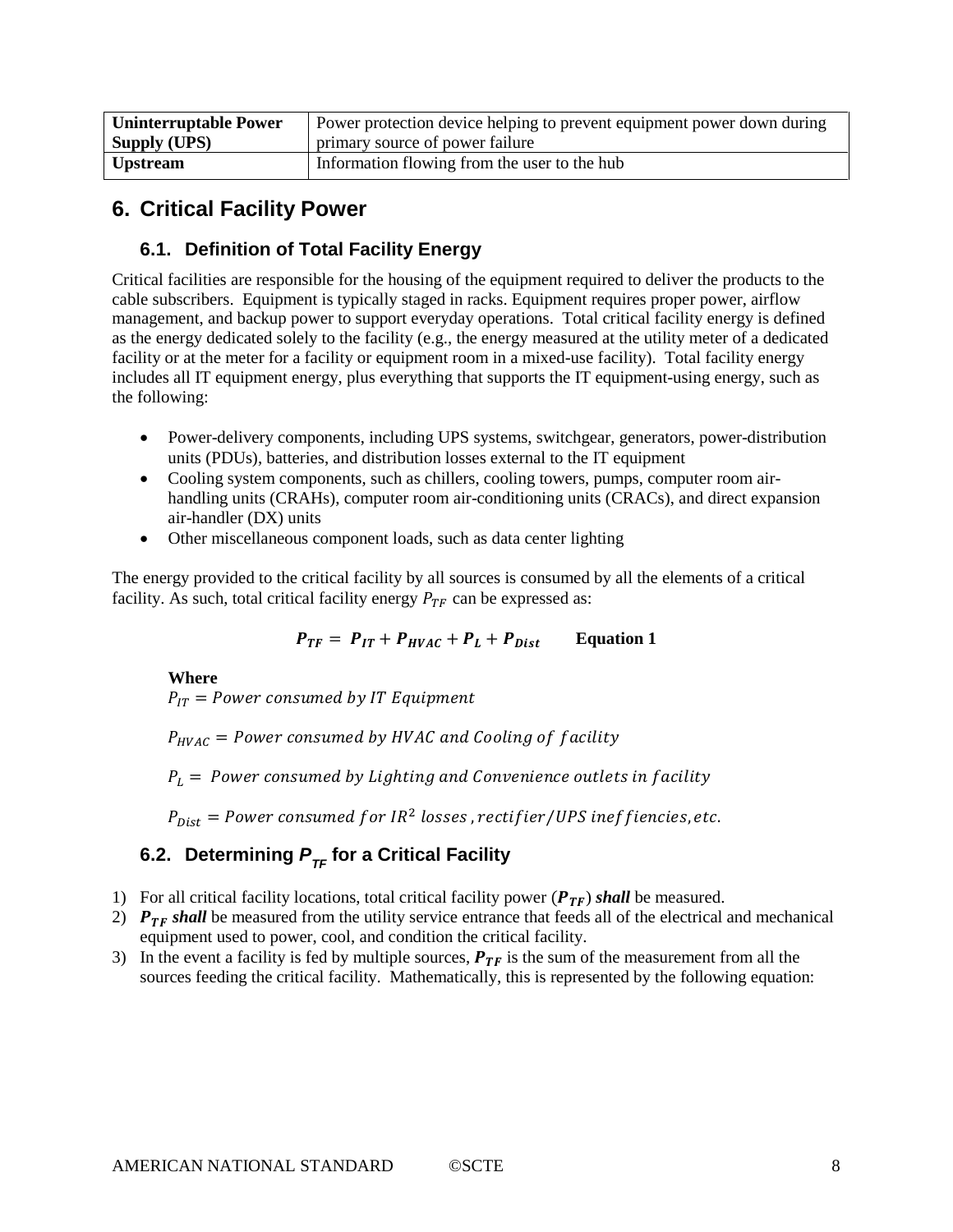$$
P_{TF} = \sum_{1}^{n} P_{TF(n)} \qquad \text{Equation 2}
$$

#### **Where**

*n* = Total Number of Power Sources

 $P_{TF(n)}$  = Power Measured at  $n^{th}$  source

*6.2.1. Although the majority of critical facilities are fed with 100% electricity, energy to power the facility does occasionally emanate from a source other than direct electricity (e.g., natural gas, purchase of chilled water for HVAC, etc.). When this happens, source energy weighting factors should be used to determine*  $P_{TF(n)}$  *for those sources. TGG and ASHRAE TC9.9 detail the use of source energy weighting in Section 4.9 of [i5] – please refer to it for how to treat energy sources other than electricity in determining* 

## *6.2.2. A number of options exist for operators to use to measure and/or calculate for a critical facility. These include but are not limited to*

- a) Use of utility bill information from grid/source provider. Because this method relies entirely on third party data and reporting, and is not available in real time, but only at best in the month following the measurement, it is not preferred. But in many cases, as it *may* be the simplest and most practical way for an operator to attain  $P_{TF}$ , it is deemed an acceptable way for the purpose of the metrics defined in this standard. Output of this measurement would be in kWh, and time period  $\Delta t_p$  as extracted from the utility bill.
- b) *Should* they be accessible to operator personnel, periodic reading of utility meters placed at the critical facility by the grid/source supplier manually can also be used. As utility meters typically measure in kWh, meter readings must be taken over a period of time. Output of this measurement would be in kWh, and time period  $\Delta t_p$ .
- c) Automated power monitoring systems. These systems place power monitoring/measurement capability in the appropriate location in the critical facility, storing and/or transporting power data automatically as instructed by the operator. Systems such as these are preferred as they automate the data collection process, as well as allow for continuous measurement of data *should* that be required for a metric. Regardless of how the measurement detail is taken by the automated system, the measurement *should* be reported in kWh and time period  $\Delta t_p$ .

It is up to the operator to select and use a method and/or combination of methods to measure/calculate  $P_{TF}$  for all of its electricity sources feeding a critical facility.

## *6.2.3. Frequency of Measurement*

- a) If utility bill information is used, the frequency of measurement *should* be monthly (i.e. totaled across a whole month), with  $P_{TF}$  being provided in kWh over the billing period. Utility bills are typically monthly, so this *should* be possible for large majority of sites.
- b) If manual readings from utility meters are used, measurement period *should* be at least once a month, preferably the first day of the month, providing a total kWh measurement for the previous month.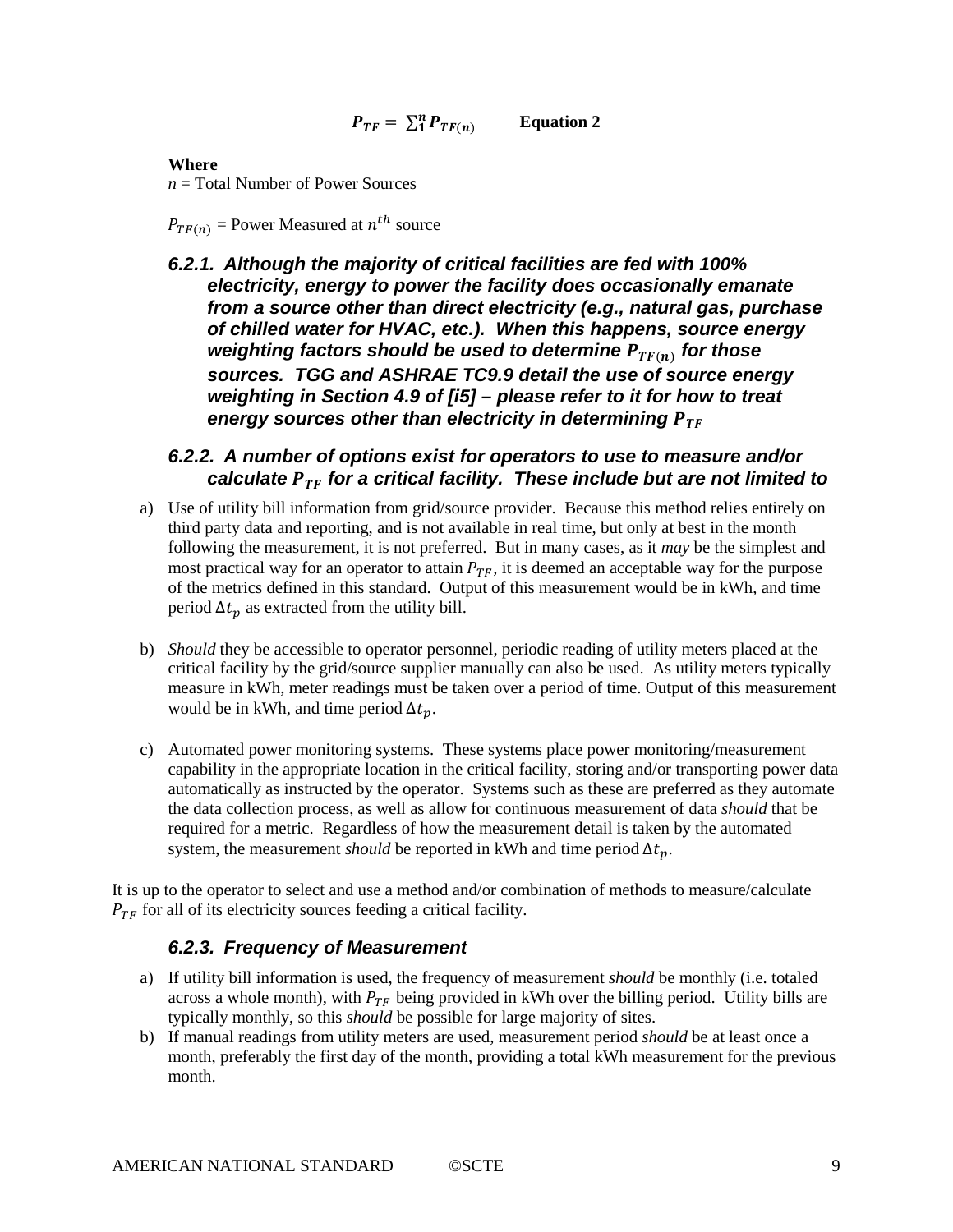c) For Automated Systems, measurement *should* be at a minimum recorded and stored at least daily, measured at the same time each day. In the event continuous measurement of  $P_{TF}$  is required for a metric, TGG recommendation [i5] is to measure at a minimum every 15 minutes. But this frequency of measurement *should* only be performed if continuous measurement is a requirement.

## <span id="page-9-0"></span>*6.2.4. Converting kWh to average kW in an hour and different time period*   $\varDelta t_p$

In some cases, metrics *may* require that  $P_{TF}$  be converted to a different time period  $\Delta t_p$  from what is provided. To do this, first the kWh measurement is converted to an average kWh per hour (i.e. kWh if  $\Delta t_p = 1$  hour) using the following equation:

$$
P_{TFkW} = \frac{P_{TF}}{\Delta t_p}
$$
 kWh per hour average Equation 3

#### **Where**

 $P_{TFkW}$  = Average Total Facility Energy in kWh per hour

 $P_{TF}$  = Total Facility Energy as defined in Section [6.2.](#page-7-0), in kWh over period  $\Delta t$ 

 $\Delta t_p$  = Time period  $P_{TF}$  is measured across in hours

It *should* be noted that  $P_{TFkW}$  is also equal what the average kW draw of the facility would be.  $P_{TFkW}$  is sometimes shortened, then, to have the unit of kW, and is used in metrics where time and or  $\Delta t$  is not relevant and/or required.

In the event  $P_{TF}$  needs to be calculated for a new/different  $\Delta t$ , this is done by simply multiplying  $P_{TFAVE}$ by the new timeframe in hours.

$$
New P_{TF} = P_{TFAVE} * New \Delta t_p.
$$
 Equation 4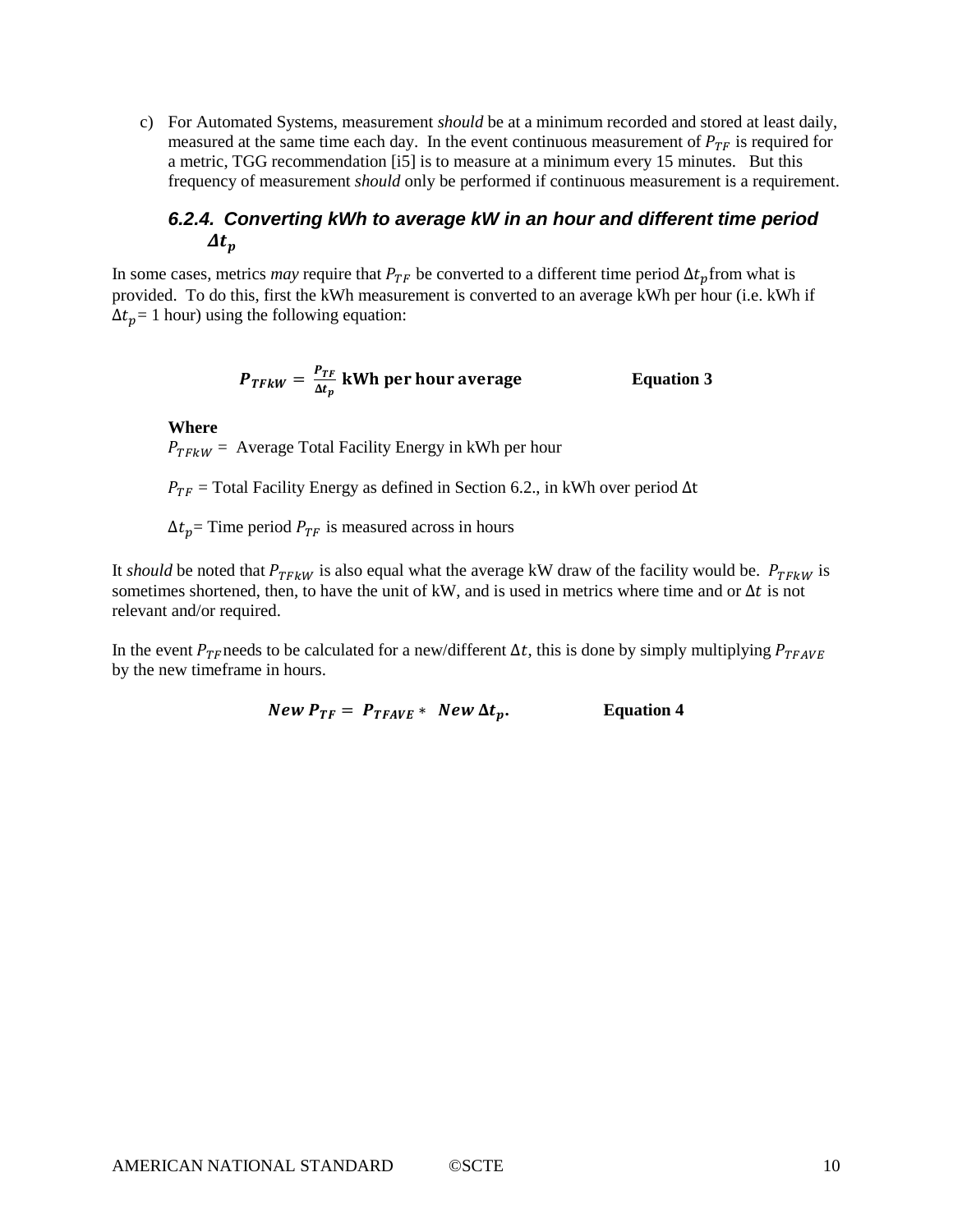Sample calculation is below:

Assumptions (from Utility Bills): Critical Energy Usage: 114,398 kWh (from utility bill)

Billing Days in the Month: 33 (from utility bill) New  $P_{TF}$  timeframe needed for metric: 7 days (1 week)

First calculate  $P_{TFAVE}$  using Equation 3

$$
P_{TFAVE} = \frac{P_{TF}}{\Delta t_p} = \frac{114,889 \, kWh}{33 \times 24 \, hours} = 145.2 \frac{kWh}{hour}
$$

To find  $P_{TF}$  for the new 7-day period needed for the metric, using Equation 4

$$
New\ P_{TF} = P_{TFkW} * New\ \Delta t_p = 145.2 \ \frac{kWh}{hr} * 24 \frac{hr}{day} * 7 \ days
$$

 $= 24,394$  kWh for 7 days

## <span id="page-10-0"></span>**7. Subscription**

## **7.1. Subscribers**

The equipment in the critical facility is deployed to service the cable subscriber (customer). Cable operators reference the number of subscribers in other metrics such as truck rolls, trouble calls, and technicians per subscriber to name a few.

In the context of energy metrics for critical facilities, supporting a subscriber is considered a fundamental work output of a critical facility. As typically operators track counts of subscribers connected to core and edge facilities for operational reasons, they make a reasonable proxy for work output to be used for metrics to compare facilities in relation to energy productivity.

#### *7.1.1. Definition of Subscriber*

In terms of power and subscribers, a subscriber *shall* be defined as any individual or business invoiced for service.

#### *7.1.2. Counting Subscribers*

The number of customers connected to a facility changes month to month based on a number of factors, including seasonal variations, sales pushes, expiration of incentives, etc. A customer is defined specifically as an invoiced entity (i.e. one invoice = one customer). For the purpose of using subscriber counts for energy metrics, customer count used *shall* be the average numbers of customers across the period being measured. Mathematically, this is defined as listed below:

$$
S_{Ave} = \frac{S_{BP} + S_{EP}}{2}
$$
 Equation 5

**Where**

 $S_{Ave}$  = Average Number of Subscribers in the measurement period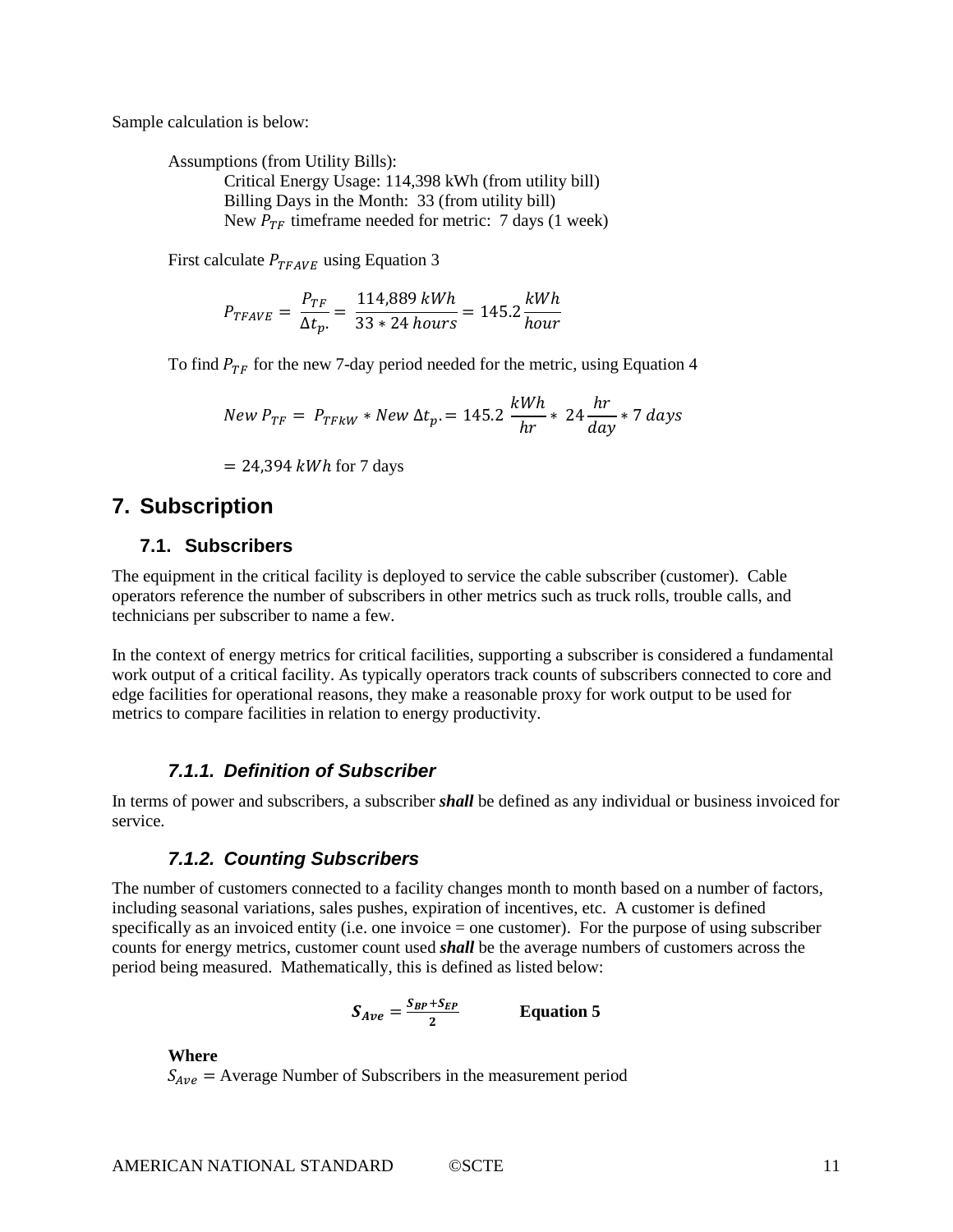$S_{BP}$  = Subscribers at beginning of measurement period (default monthly)

 $S_{EP}$  = Subscribers at end of measurement period (default monthly)

## <span id="page-11-1"></span>**8. Critical Facility Data Throughput**

The equipment in the critical facility is deployed to service the cable subscriber (customer). The IT equipment in critical facilities supplies those customers with services, services which are composed of digital bits that transit the critical facility. As such, in the context of energy metrics, the sending and receiving of digital bits is considered a fundamental work output of a critical facility.

## <span id="page-11-0"></span>**8.1. Definition of Consumed Bit**

The concept of consumed bit has been introduced for cable access networks in the document SCTE 210 2015 [i3]. In that document, consumed bits in an access network were summed to determine total bits delivered over a period of time.

For the purpose of critical facility energy metrics, definition of consumed bits for data transported to and from customers *shall* be defined as follows

- In the downstream, all bits leaving the critical facility and transported to subscribers are considered consumed bits.
	- o All data or telephony bits delivered to a user or device are defined as consumed.
	- o All video on demand or switched video bits are defined as consumed.
	- o Because of its size and scale, it is assumed that for a critical facility, all linear broadcast bits transported to customers in the access network from the critical facility are consumed.
	- o Linear broadcast MPEG transport streams utilizing a full 6 MHz channel shall be defined to have a bit rate of 42.88 Mbps (approximately 38 Mbps payload  $+$ overhead), consistent with 256-QAM transport on the channel. *Should* other QAM types be used, operators *should* make adjustment to the bitrate accordingly. Consult [3] for examples on how this can be done.
	- o With respect to linear broadcast analog channels emanating from the critical facility, any analog video channel being carried *shall* be defined to have an equivalent bitrate of 3 Mbps in the downstream direction from the facility to all subscribers. All bits from analog channels broadcast from a facility *shall* be considered consumed.
- In the upstream, all bits coming into the facility from subscribers are defined as consumed.
- Data overhead bits such as bits used in packet headers are considered to be consumed bits, because they are part of the information that is delivered to the user or device.
- Forward error correction (FEC) bits or other bits added to the data stream which are used to enable transmission across the access network *shall not* be considered to be consumed since the information is not delivered to the user or device.
- In addition to bits that transit the facility to and from customers, all bits which ingress and egress the facility via backbone network are also counted as consumed bits.

## **8.2. Determining Consumed Bits/Bytes**

## *8.2.1. Consumed Bitrate*

Measurement of consumed bits typically does not occur in the field at the bit or byte level directly. Instead, measurement devices typically measure the transport of bits as a consumed bitrate. For the purposes of determining consumed bits for a critical facility, the consumed bitrate *shall* be defined as the rate of consumed bits per second,  $C_{BR}$ .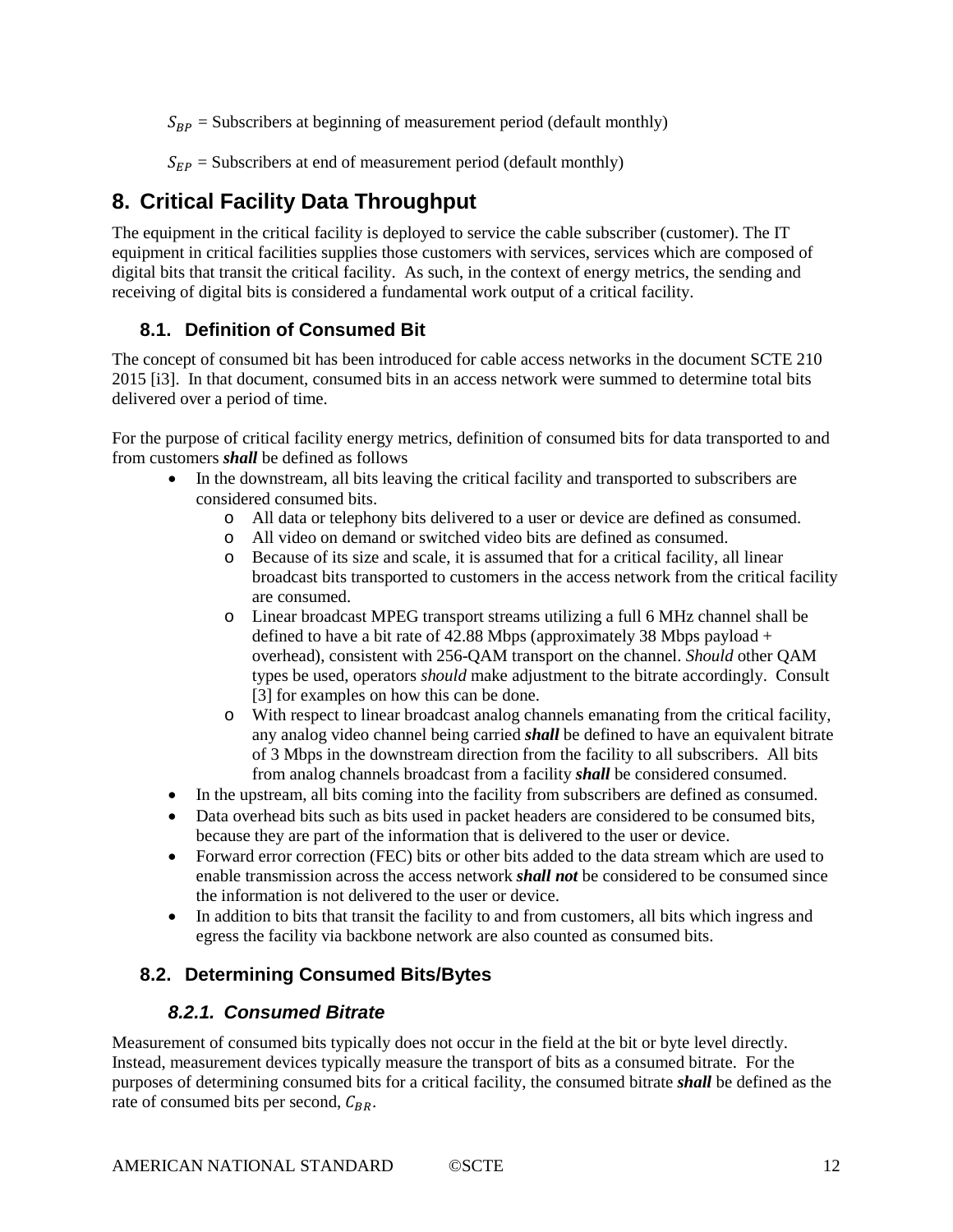#### *8.2.2. Consumed Bytes*

<span id="page-12-1"></span>As opposed a bit rate, which measures a rate of transport of bits in and out of a critical facility, certain metrics require measurement of an absolute number of bytes transported over a period of time. For this, the concept of Consumed Bytes (CB) is introduced. To calculate consumed bytes,  $C_{BR}$  must be multiplied by the amount of time  $\Delta T$  in seconds, and divided by 8 (as there are assumed to be eight bits per byte). Mathematically, this is shown in Equation 6.

$$
C_{BYTE} = C_{BR} * \frac{\Delta t_c}{8}
$$
 Equation 6

**Where**  $C_{BYTE}$ = Consumed Bytes

 $C_{BR}$  = Consumed Bitrate in bits/second

 $\Delta t_c$  = Time in seconds

<span id="page-12-0"></span>As  $C_{BYTE}$  is a function of  $C_{BR}$ , there is no separate measurement of  $C_{BYTE}$ . Measurement of  $C_{BR}$  is performed as indicated in Section [8.2.3.](#page-12-0)  $C_{BYTE}$  is calculated per Equation 6 from that measurement.

## *8.2.3. Measurement of Consumed Bit Rate in a Critical Facility*

To measure the total number of bits consumed in a critical facility, operators must sum up all the different consumed bitrates of traffic which go to and from subscribers, as well as the consumed bitrates of traffic which enter and leave the facility as part on the backbone network. Two types of sources exist in the facility, variable and fixed bitrate sources. Variable bitrate sources vary in time based on subscriber demand. Typical points in the network where measurement of consumed bitrates for variable sources can be taken include:

- CMTSs
- Edge and Core Routers
- Switches

As the consumed bitrate for each of these sources by definition varies over time, for variable source of traffic in the facility, the average value of  $C_{BR}$  over a period of time *shall* be used as the consumed bitrate  $C_{BR}$  in metric calculations. The amount of time  $C_{BR}$  is averaged over for the bitrate streams *should* be consistent with the timeframe associated with metric frequency and/or frequency of other data in the metric (e.g., if metric is bytes/watt, and the energy information is calculated across a month, then the consumed bitrate for variable sources *should* be averaged across the month). Additionally, if within any of the source bitrate streams duplicate bits are transported over redundant links for reliability purposes, they *should* also be counted as consumed bits for the purposes of this calculation.

Fixed consumed bitrate sources, such as those that emanate from broadcast services, *should* use the assumed consumed bitrate as detailed in Section [8.1.](#page-11-0) for  $C_{BR}$  for those source streams. To determine  $C_{BR}$  for a critical facility, operators *shall* sum all individual  $C_{BR}$  measurements for the facility. Mathematically, this is summarized in equation below:

Total Facility 
$$
C_{BR} = \sum_{1}^{n} C_{BR(n)}
$$
 Equation 7

#### **Where**

 $C_{BR(n)}$ = Consumed Bit Rate for the nth stream in the facility

 $n =$  number of consumed bitrate streams in the facility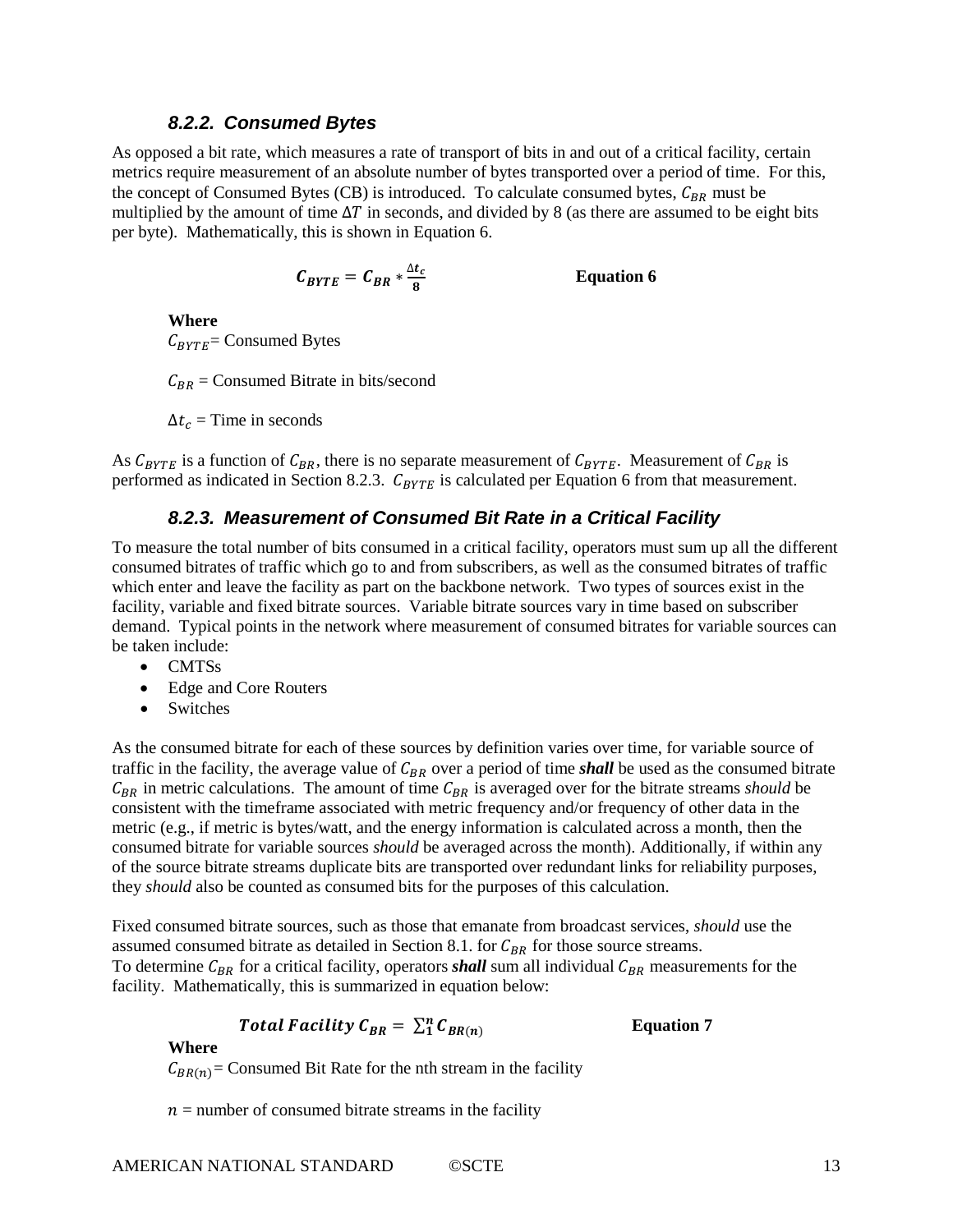## <span id="page-13-0"></span>**8.3. Measurement Example: Calculating**  $C_{BR}$  **and**  $C_{BYTE}$  **for a Critical Facility**

Assumptions:

Monthly Average Measured Bit Rate into Facility: 3.1 Gbps Monthly Average Measured Bitrate out of Facility: 39.6 Gbps Digital Broadcast TS: 73 Analog Channels: 0

From Equation 7,  $C_{BR}$  for the Facility would be:

$$
Total Facility C_{BR} = \sum_{1}^{N} C_{BR(n)}
$$

 $\boldsymbol{n}$ 

*Facility*  $C_{BR} = 3.1 \text{ Gbps} + 39.3 \text{ Gbps} + ((73 * 42.88) \text{Mbps} * \frac{1 \text{ Gbps}}{1000 \text{ Mbps}})$ 

Total Facility  $C_{BR} = 3.1 Gbps + 39.3 Gbps + 3.1 Gbps$ 

#### Total Facility  $C_{BR} = 45.5$  Gbps (averaged across the month)

Knowing  $C_{BR}$ ,  $C_{BYTE}$  can then be calculated across the month from Equation 6

$$
C_{BYTE} = C_{BR} * \frac{\Delta t_c}{8}
$$
  

$$
C_{BYTE} = 45.5 \text{ Gbps} * \frac{1 \text{ Byte}}{8 \text{ Bits}} * \frac{60 * 60 * 24 * 30 \text{ sec}}{Month}
$$
  

$$
C_{BYTE} = 45.5 \text{ Gbps} * \frac{1 \text{ Byte}}{8 \text{ Bits}} * \frac{60 * 60 * 24 * 30 \text{ sec}}{Month}
$$

 $C_{BYTE} = 14,742,000$  GB transported in the month

OR  $C_{BVTE} = 14,742$  TB transported in the month

OR  $C_{BYTE} = 14.7$  PB transported in the month

## <span id="page-13-1"></span>**9. Critical Facility Productivity Metric (DCeP)**

The development of productivity metrics for facilities has been taken up by other forums. TGG [i6] has developed a framework approach to productivity called Data center energy productivity (DCeP). DCeP is an equation that quantifies useful work that a data center produces based on the amount of energy it consumes. "Useful work" is a sum of tasks that are completed in a specified period of time. DCeP allows each user to define useful work and the weighting for various forms of useful work (if measuring more than one type) that apply to that user's business. For example, a retail business *may* use the number of sales as its measure for useful work, an online search company *may* use the number of searches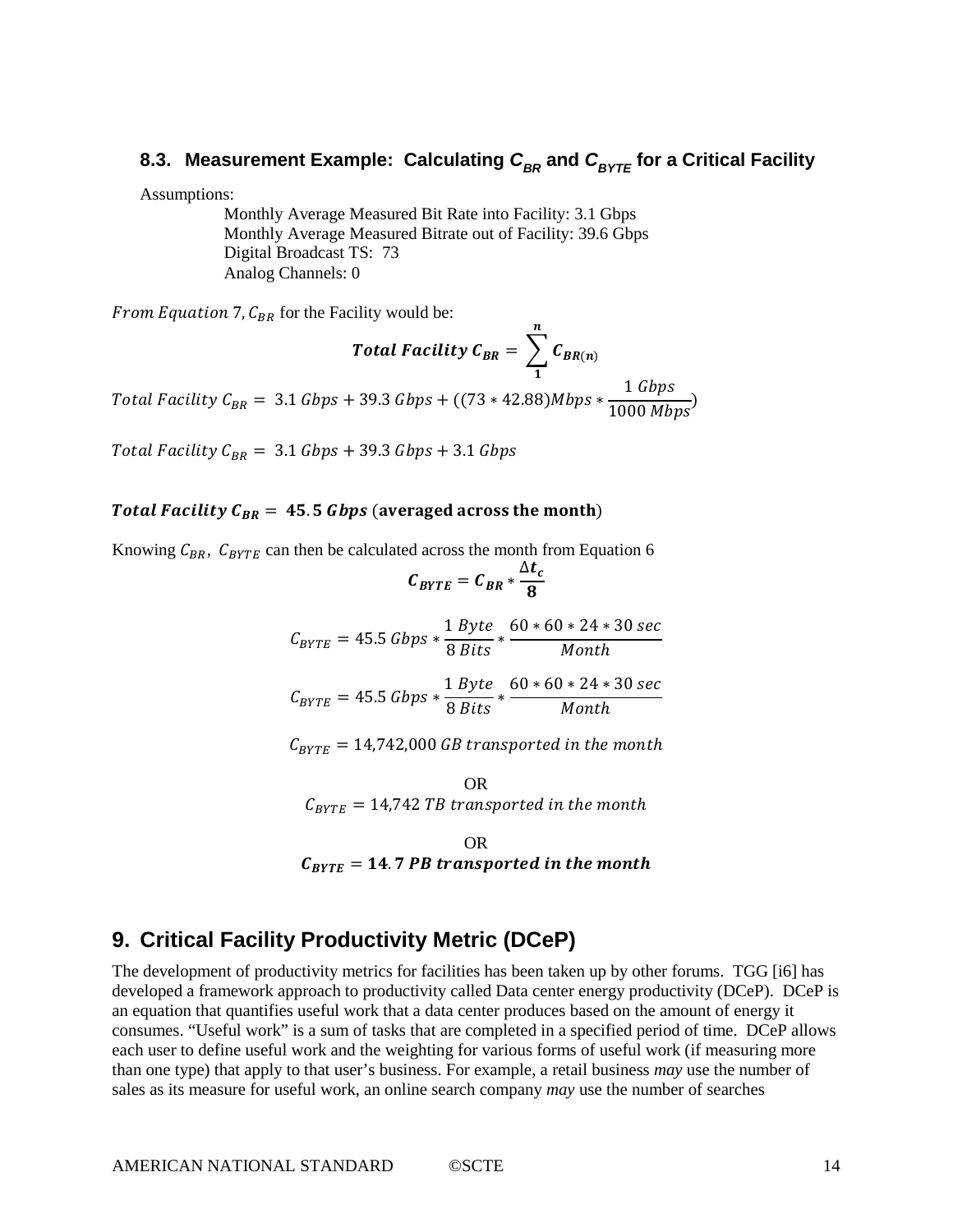completed, and so on. The definitions can get as granular as necessary for the entity using the equation: web pages served, database transactions executed, emails served, etc.

Mathematically, DCeP can be expressed as:

# Useful Work Produced<br>DCeP = <mark>Total Data Center Source Energy Consumed Producing th</mark>

In keeping with TGG approach outlined previously of leaving it to the users to define what "useful work", this document in Sections [7.](#page-10-0) an[d 8.](#page-11-1) has defined two types of useful work performed by the energy in a critical facility:

- Subscribers (measurements/calculation detailed in Section [7.](#page-10-0))
- Consumed Bitrate or Consumed Bytes (measurement/calculation detailed in Section [8.](#page-11-1))

## **9.1. Per Subscriber Critical Facility Productivity Metrics**

As noted in Section [7.](#page-10-0), subscribers connected to a facility provide a reasonable proxy for work performed by a critical facility, making subscribers connected a useful "unit of work" to use in DCeP metrics. Additionally, subscribers connected to a facility are also something most all operators track, so data availability for this particular "unit of work" is considered to be a plus across the MSO base.

## *9.1.1. Per Subscriber Critical Facility Productivity Metrics using Total Facility Power*

For the purpose of individual operator site performance comparisons and evaluation, an operator can calculate a power to subscriber metric by the following formula:

**DC**CP Subscripter Metric = 
$$
\frac{Total Number of Critical Facility Subscripts}{Total Critical Facility Power}
$$

In mathematical terms, this is:

$$
SPkW_{FAC} = \frac{S_{Ave}}{P_{TF}}
$$

**Equation 8**

#### **Where**

 $SPkW_{FAC}$  = Subs per Total Facility kW

 $S_{Ave}$  = Average Subs in a Month (as defined in Section [7.](#page-10-0))

 $P_{TFkW}$  = Total Facility Power in kW per hour as per Equation 3 in Section [6.2.4.](#page-9-0)

Sample calculation of  $SPkW_{FAC}$  is shown below Assumptions: Beginning month Subscribers: 80,094 End month Subscribers: 81,094 Critical Energy Usage: 114,398 kWh (from utility bill) Billing Days in the Month: 33 (from utility bill)

As noted previously in Equation 8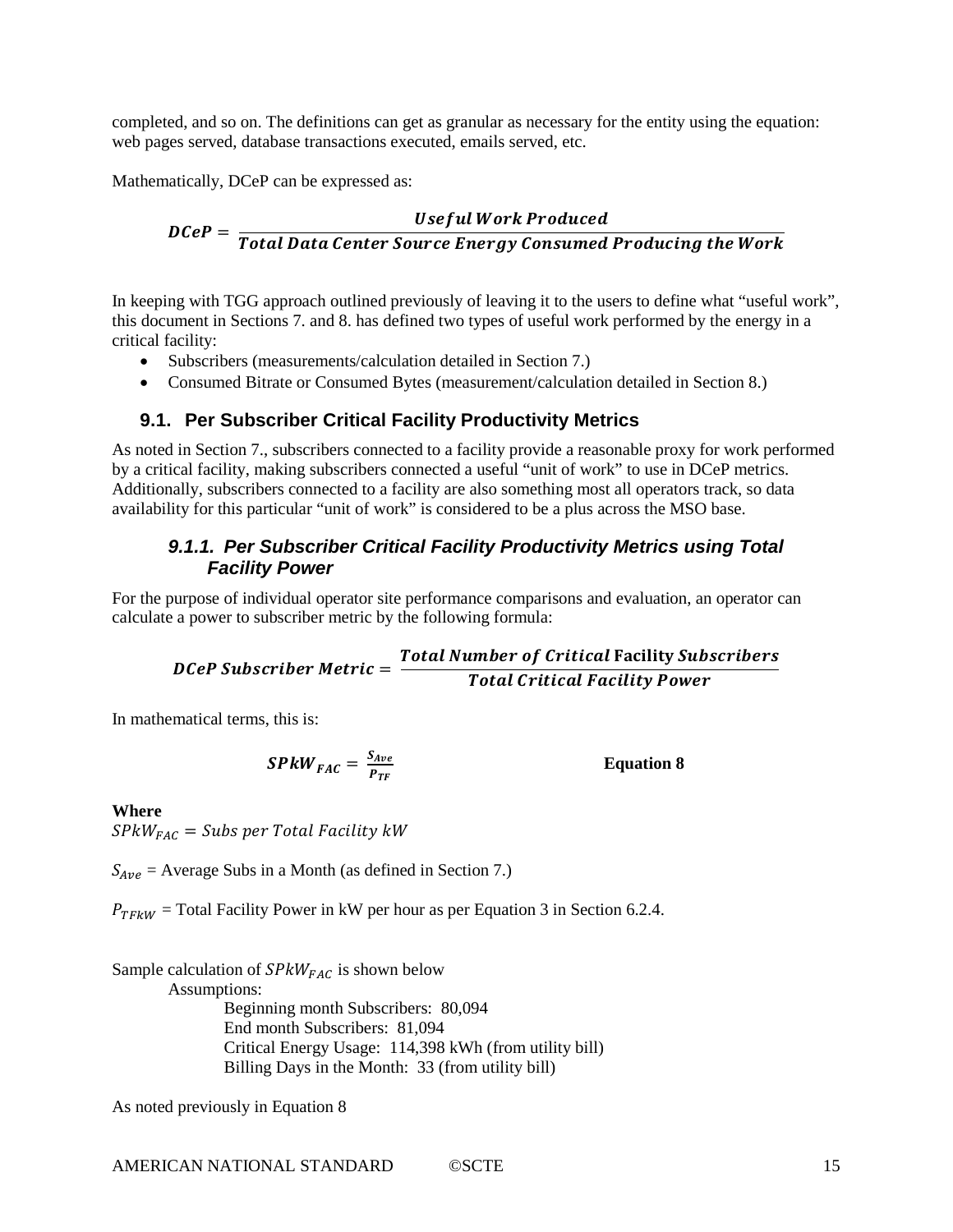$$
SPkW_{FAC} = \frac{S_{Ave}}{P_{TFkW}}
$$

From Equation 4

$$
S_{Ave} = \frac{S_{BP} + S_{EP}}{2} = \frac{81,094 + 80,094}{2} = 80,594
$$

From Equation 3

$$
P_{TFkW} = \frac{P_{TF}}{\Delta t} = \frac{114,398}{33*24} = 145.2 \, kWh/hour \text{ or alternatively } 145.2 \, \text{k}
$$

Therefore:

$$
SPkW_{FAC} = \frac{S_{Ave}}{P_{TFkW}} = \frac{80,594}{145.2} = 555 \text{ Subs per Total Facility kW}
$$

#### **9.2. Critical Facility Productivity Metric (DCeP) using Data Throughput**

As noted in Section [8.](#page-11-1), data throughput coming into and leaving a facility is fundamental indicator of work performed by the facility. In fact, as all services provided from the facility are digital in nature, with amount of work performed by the facility directly related to the bits transiting to and from customers and the facility, a DCeP based metric utilizing data throughput of the facility to/from customers would be considered a high quality indicator as to the productivity of the energy used in a facility.

### *9.2.1. Per Subscriber Critical Facility Productivity Metrics using Total Facility Power*

For the purpose of individual operator site performance comparisons and evaluation, an operator can calculate a power to data throughput metric by the following formula:

# DCeP Throughput Metric =  $\frac{Total \ Critical \ Facility \ Data}{Total \ Critical \ Facility \ Pov}$

It *should* be noted that this metric is the inverse of the DCeP metric as defined in [i6], with energy in the numerator, and work product in the form of throughput in the denominator. This flip of numerator and denominator has quantitative impact on the metric itself, but allows the metric to be consistent in units with the Energy per consumed byte metric as defined in [i2]. In mathematical terms, this is

$$
EPCB_{FAC} = \frac{P_{TF}}{C_{BYTE}} \qquad \qquad \text{Equation 9}
$$

#### **Where**

 $EPCB_{FAC} = Energy per Consumed Byte$ 

 $C_{BYTE}$  = Consumed Bytes in TB (as defined in Section [8.](#page-11-1))

 $P_{TF}$  = Total Facility Energy in kWh in time period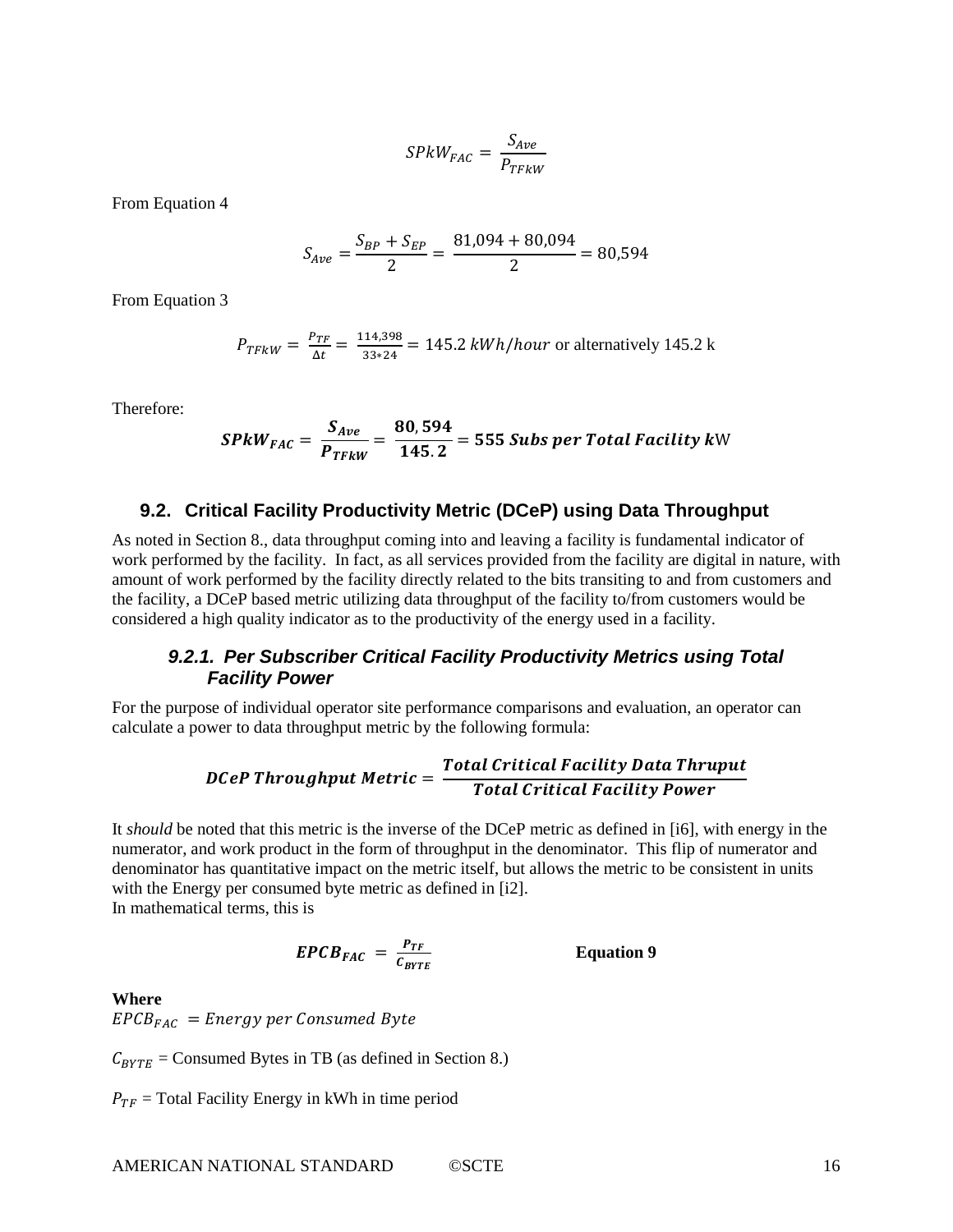It *should* be noted that for this metric, the timeframe  $\Delta t_p$  used to calculate  $P_{TF}$  as per Equation 3 in Sectio[n 6.2.4.](#page-9-0) MUST equal the timeframe  $\Delta t_c$  used to calculate  $C_{BYTE}$  as per Equation 6 in Section [8.2.2.](#page-12-1)

A sample calculation of  $EPCB_{FAC}$  using the assumptions from previous sections is shown below Assumptions:

> Total Facility  $C_{BR} = 45.5 \text{ Gbps}$  (as per example in Section [8.3.](#page-13-0)) Critical Energy Usage: 114,398 kWh (from utility bill) Billing Days in the Month: 33 (from utility bill)

To calculate EPCB<sub>FAC</sub>, one must calculate its two component parts,  $C_{BYTE}$  and  $P_{TF}$ . Starting with  $C_{BYTE}$ , using Equation 6 to convert to  $C_{BR}$  to Bytes,

$$
C_{BYTE} = C_{BR} * \frac{\Delta t_c}{8}
$$

For the metric,  $\Delta t_c$  must equal  $\Delta t_p$ . As per assumptions,  $\Delta t_p = 33$  days,  $\Delta t_c$  must also equal 33 days, converted to seconds. As such, calculation becomes

$$
C_{\text{BYTE}} = 45.5 \text{ Gbps} * \frac{1 \text{ Byte}}{8 \text{ Bits}} * \frac{60 \text{ sec}}{\text{minute}} * \frac{60 \text{ min}}{\text{hour}} * \frac{24 \text{ hrs}}{\text{Day}} * 33 \text{ Days}
$$

 $C_{BYTE} = 16,216,200$  GB transported in the billing period

OR  $C_{BYTE} = 16,216$  TB transported in the billing period

From the assumptions

$$
P_{TF} = kWh \text{ in the period } \Delta t_c = 114,398 \text{ kWh}
$$

Therefore:

$$
ECBS_{FAC} = \frac{P_{TF}}{C_{BYTE}} = \frac{114,398}{16,216} = 7.1 \, kWh/TB
$$

## <span id="page-16-0"></span>**10. IT Equipment Power**

## **10.1. Definition of IT Equipment Power**  $P_{IT}$

Of the elements that make up  $P_{TF}$ , IT Equipment Power is an especially important component.  $P_{IT}$  is the power needed for the equipment providing service to customers. IT equipment energy includes the energy associated with all of the IT equipment (e.g., compute, storage, and network equipment) along with supplemental equipment (e.g., KVM [keyboard-video-mouse] switches, monitors, and workstations/laptops used to monitor or otherwise control the data center).

More specific to the cable industry, the term "network equipment" would include power for equipment that delivers voice, video, and data services (e.g., CMTS, QAM modulators, routers, data switches, softswitches, etc.). SCTE 210 2015 [i3] provides a comprehensive list of equipment located in cable critical facilities that would be considered IT Equipment. As noted in previous section, all other power consumed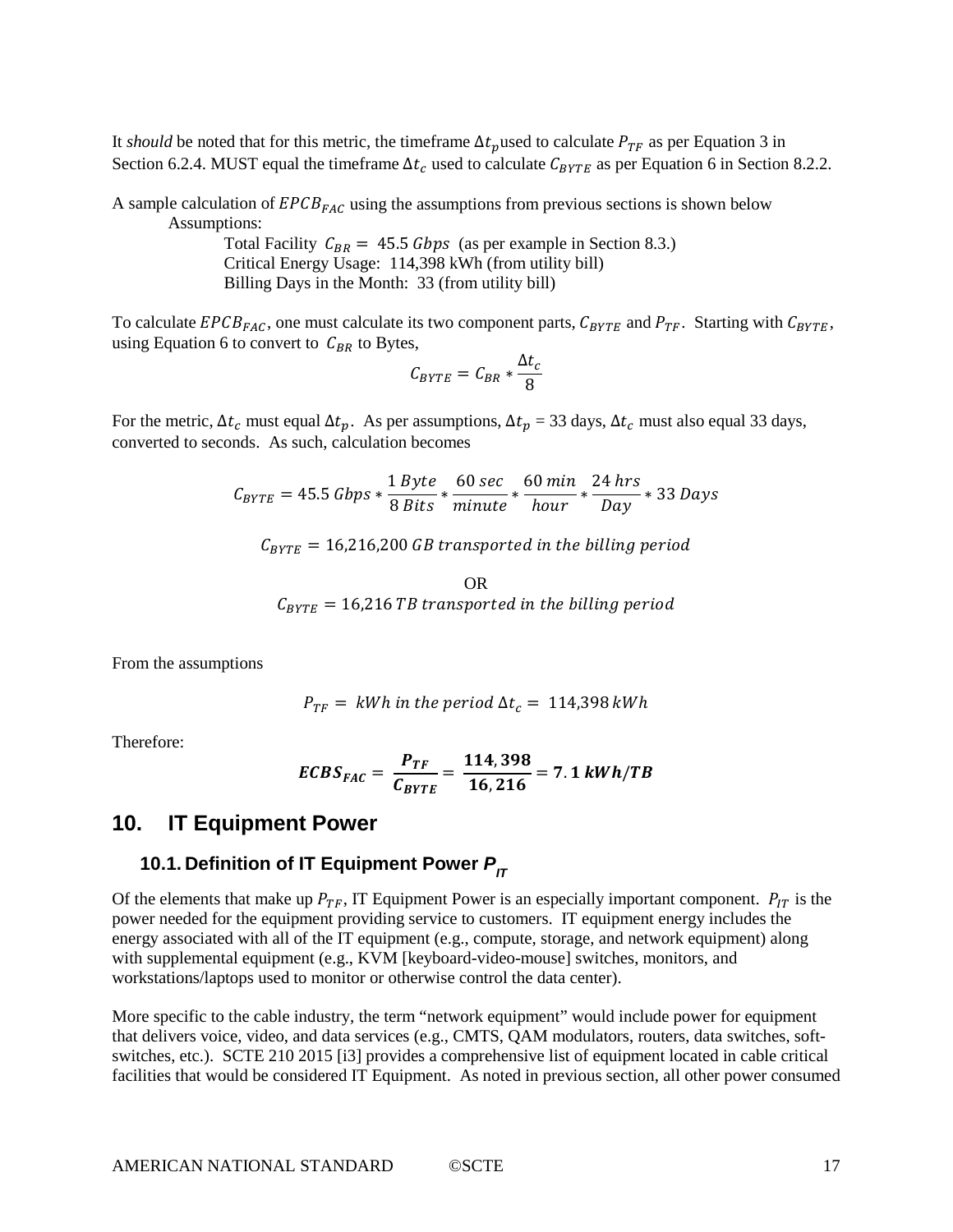is either needed to provide for the environment the equipment is in and/or deal with the inefficiencies encountered in delivering and backing-up power from the grid to the equipment.

Table 4.2 in TGG and ASHRAE's joint reference document  $PUE^{TM}$ : A Comprehensive Examination of the Metric [i5] provides more detail on the split of equipment in a typical datacenter between IT Equipment and non-IT Equipment. Refer to Table 1 for a summary.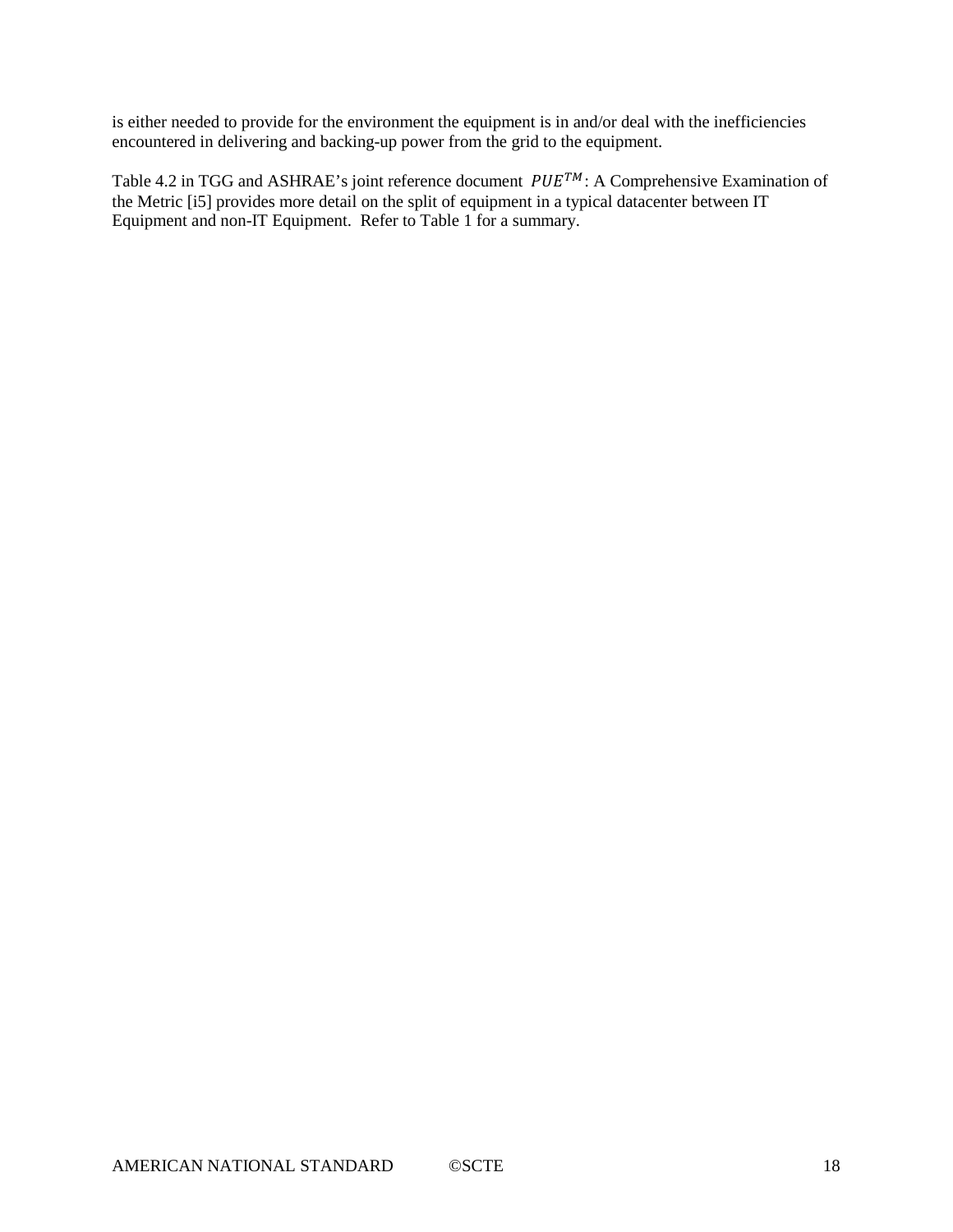| <b>IT Equipment</b>          |                                                                                                                    |  |  |
|------------------------------|--------------------------------------------------------------------------------------------------------------------|--|--|
| <b>Compute Devices</b>       | <b>Servers</b>                                                                                                     |  |  |
| <b>Network Devices</b>       | Switches, Routers                                                                                                  |  |  |
| <b>IT Support Systems</b>    | Printers, PCs/Workstations, Remote Management (KVM,<br>console, etc.)                                              |  |  |
| <b>Miscellaneous Devices</b> | Security encryption, storage, encryption, appliances, etc.                                                         |  |  |
| <b>Storage</b>               | Storage devices (switches, storage array), Backup Devices<br>(media, libraries, virtual media libraries            |  |  |
| Telecommunication            | All Telecommunication Devices (this area includes all typical<br>CATV equipment found in core and edge facilities) |  |  |

#### **Table 1 - IT Equipment vs. Facility Equipment**

| <b>Facility Equipment</b>                                           |                                                                                                                                                                                                                                                                                                                                                                                                        |  |  |
|---------------------------------------------------------------------|--------------------------------------------------------------------------------------------------------------------------------------------------------------------------------------------------------------------------------------------------------------------------------------------------------------------------------------------------------------------------------------------------------|--|--|
| <b>Power</b>                                                        | Automatic transfer switches (ATS), Switchgear, UPS, DC<br>batteries/rectifiers (non-UPS-telecommunications nodes),<br>Generator, Transformer (stepdown), Static transfer switches<br>(STS), Power distribution unit (PDU), Rack distribution unit<br>(RDU), Breaker panels, Distribution wiring, Lighting                                                                                              |  |  |
| <b>Heating Ventilation and</b><br><b>Air Conditioning</b><br>(HVAC) | Cooling tower, Condensers and condenser water pumps, Chillers,<br>Chilled-water pumps, Water treatment, Well pumps, Computer<br>room air conditioners (CRACs), Computer room air handlers<br>(CRAHs), Dry cooler, Air compressors, Supply fans, Return<br>fans, Air economizer, Water-side economizer, Humidifier,<br>Heaters, In-row, in-rack, and in-chassis cooling solutions,<br>Condensate, pumps |  |  |
| <b>Physical Security</b>                                            | Fire suppression, Water detection, Physical security<br>services/devices                                                                                                                                                                                                                                                                                                                               |  |  |
| <b>Building Management</b><br><b>System and Controls</b>            | Server/devices used to control/manage the data center,<br>Probes/sensors, Plant controls                                                                                                                                                                                                                                                                                                               |  |  |

## **10.2. Determining**  $P_{IT}$  **for a Critical Facility**

- *10.2.1. For all critical facility locations, total IT equipment power*  $(P_{IT})$ *shall be measured.*
- *10.2.2. In the event a facility is fed by multiple sources, P<sub>IT</sub> is the sum of the measurement from all the sources feeding the critical facility. Mathematically, this is represented by the following equation:*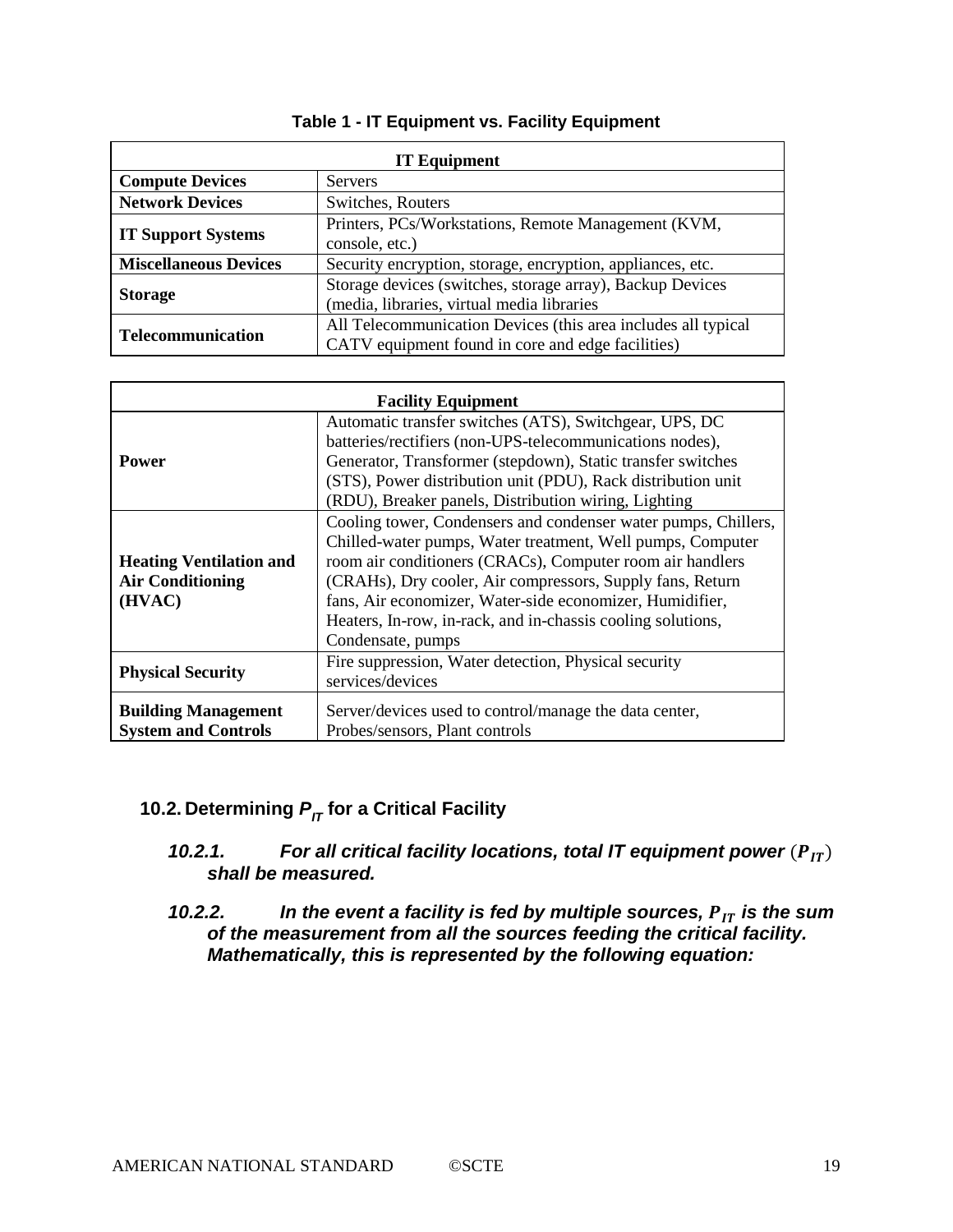$$
P_{IT} = \sum_{1}^{n} P_{IT(n)}
$$

**Equation 10**

## **Where**

*n* = Total Number of Power Sources

 $P_{IT(n)}$  = Power Measured at  $n^{th}$  source

## 10.2.3. Measuring  $P_{IT}$  in a critical facility can be complex and timeconsuming. Unlike  $P_{TF}$ , there is no third-party grid/source billing data *and/or utility meters that can be use to determine*  $P_{IT}$ *.*  $P_{IT}$  *must be measured in the facility by operators.*

## *10.2.4. To allow operators the most flexibility in insuring that a useful measured value of*  $P_{IT}$  *can be attained, measurement of*  $P_{IT}$  *shall be defined in three (3) levels*

*Level 1*: Read from the UPS/DC rectifier front panel through a meter on the UPS/DC rectifier output, or in cases of multiple UPS modules, through a single meter on the common UPS bus.

*Level 2*: Typically be read from the PDU front panel or through a meter on the secondary of the PDU transformer. Individual branch circuit measurement is also acceptable for level 2

*Level 3*: Typically read and/or measured at the metered-rack PDUs (i.e., plug strips) that monitor at the strip or receptacle level or by the IT device itself. Note that non-IT loads (as defined in Table 1) must be excluded from these measurements.

Operators *shall* use one and/or some combination of the above three levels to measure total  $P_{IT}$ . Measurement can be in either kW or kWh depending on meter used – conversion from one to the other can be performed as needed. It *should* be noted that these three levels are as defined by TGG and ASHRAE TC 9.9 [i5]

## *10.2.5.* As with  $P_{TF}$ , frequency of measurement of  $P_{IT}$  is largely a *function of whether it is done manually, or with automated power monitoring equipment. In addition to defining levels with respect to where*  $P_{IT}$  *is measured.*

TGG/ASHRAE TC 9.9 in [i5] defines frequency of measurement in three levels, to provide maximum flexibility to operators to produce useful measurements for use in energy efficiency metrics. Consistent with this, frequency of measuring  $P_{IT}$  shall be defined in the following three levels:

*Level 1*: Monthly – typical frequency if measurements made manually. Measurement *should* be taken on the same day each month, and at the same time of the day, for consistency sake. Measuring in this manner allows for the most basic of measurements to be used for  $P_{IT}$  in calculation of metrics

*Level 2*: Daily – can be done manually, but typically more practical using automated monitoring equipment. Measurement *should* be taken at the same time each day for consistency sake. Measuring in this manner provides a better average across the month to use for  $P_{IT}$  in calculation of metrics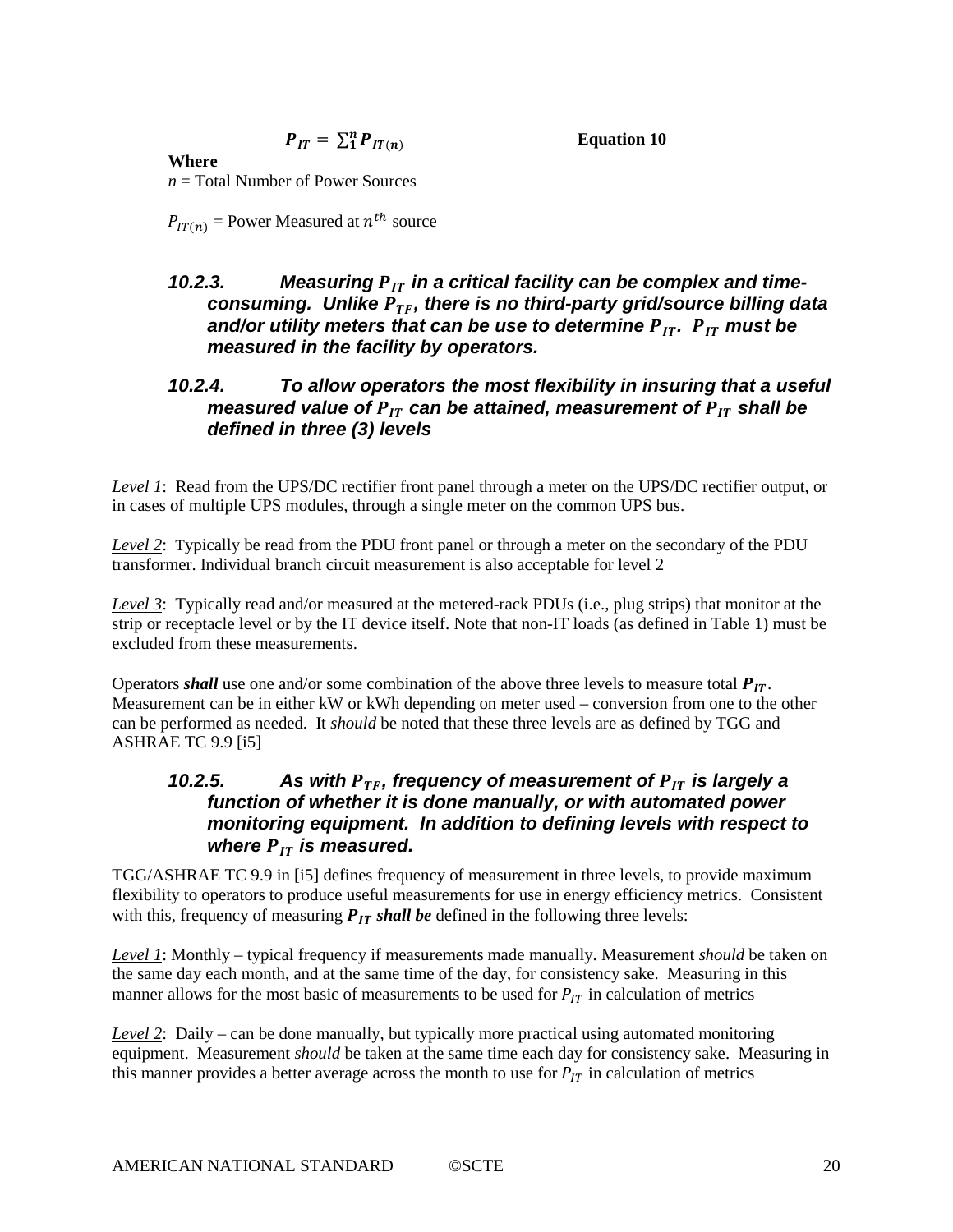*Level 3*: Minimum every 15 minutes - requires automated monitoring equipment. Measuring in this manner provides the continuous data which is the best base to work from when calculating metrics with  $P_{IT}$ .

Operators *shall* select a frequency of measurement for each critical facility based on their capability to measure at that facility.

It *should* be noted that these three levels used for how to measure as well as frequency of measurement for determining  $P_{IT}$  are as defined by TGG and ASHRAE TC 9.9 in [i5]. For the purpose of clarity, Table 1 (excerpted from Table 4.3 of [i5]) summarizes the level structure for measurement of  $P_{IT}$ .

| Three Level Approach to Determining Total Facility and IT<br><b>Equipment Power</b> |                                       |                    |                         |
|-------------------------------------------------------------------------------------|---------------------------------------|--------------------|-------------------------|
| <b>Measurement</b>                                                                  | Level $1(L1)$                         | Level $2$ (L2) In  | Level $3(L3)$           |
| IT Equipment<br>Energy                                                              | <b>UPS/DC</b><br>Rectifier<br>Outputs | <b>PDU</b> Outputs | IT equipment<br>outputs |
| <b>Total Facility Energy</b>                                                        | Utility inputs                        | Utility inputs     | Utility inputs          |
| Measurement<br>Intervals                                                            | Monthly                               | Daily              | 15 minutes              |

**Table 2 - Three Levels of Facility and IT Equipment Power**

Additionally, TGG/ASHRAE TC 9.9 in [i5] provides a graphical view of the measurement point as Figure 4.4 in that document. For clarity, the figure is extracted in its entirety from [i5], and shown in Figure 1.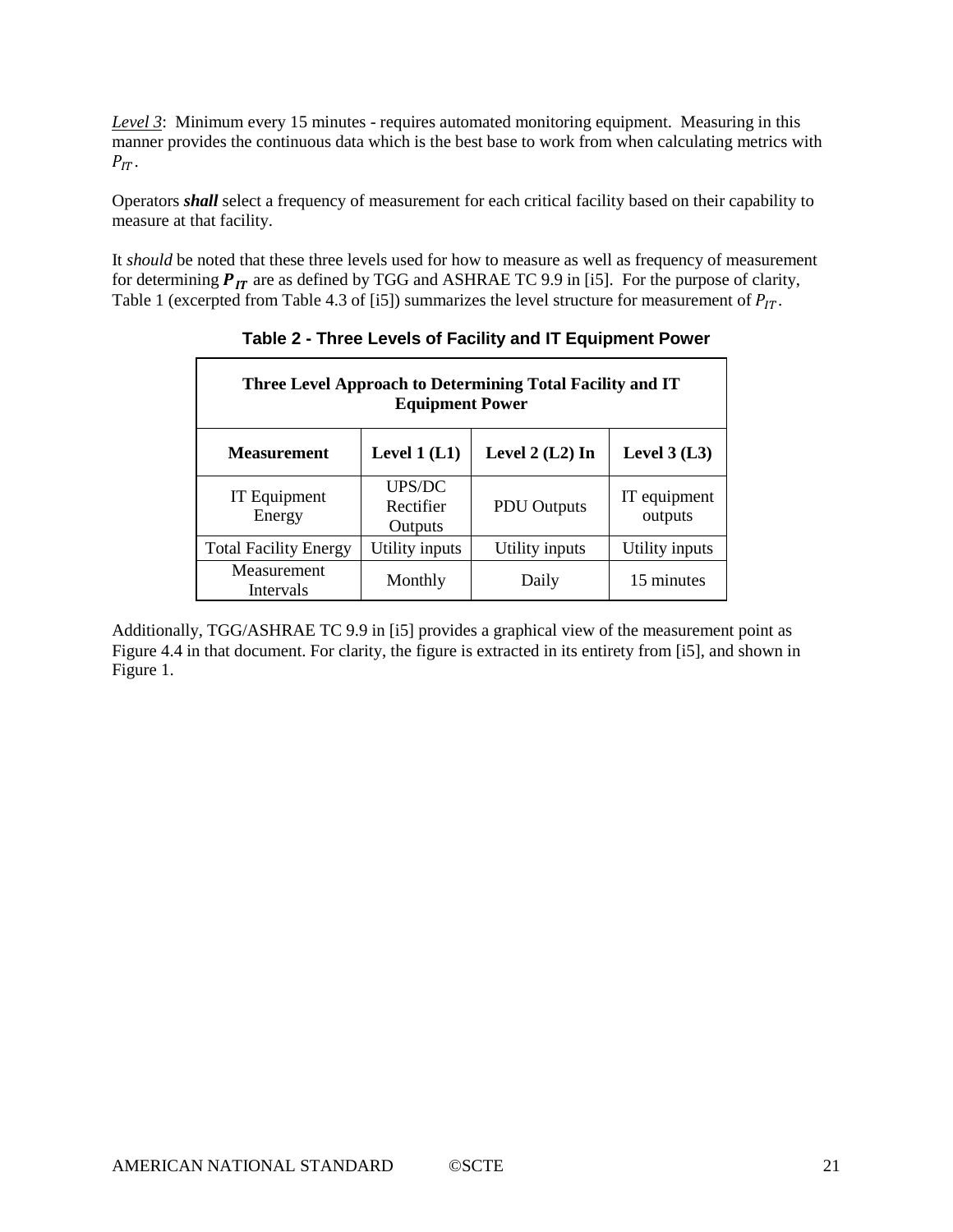

**Figure 1 - Example Measurement Points for**  $P_{TE}$  **&**  $P_{IT}$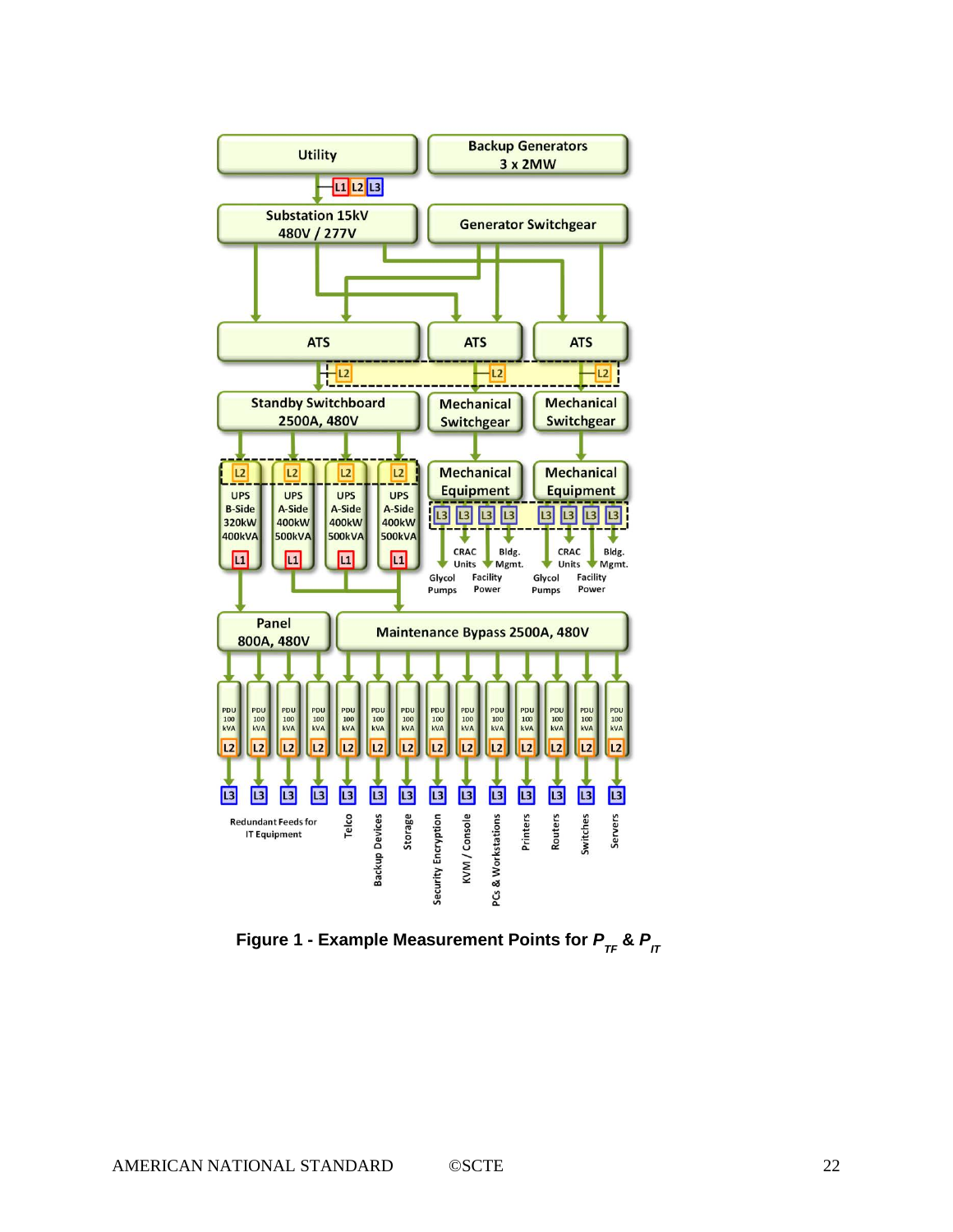## **11. Critical Facility Efficiency Metric - PUE**

Metrics can help operators better understand and improve the energy efficiency of their existing critical facilities. The PUE metric provides a useful tool for evaluating and measuring the energy usage and efficiency of the infrastructure equipment that supports the IT equipment within a critical facility. SCTE 184 [i1] specifically mentions PUE as a metric operators track for critical facilities. Operators can use PUE results to address and reduce the energy usage related to the supporting infrastructure within their critical facilities.

Mathematically, PUE can be used to illustrate a data center's energy allocation. A PUE of 3.0 indicates that the critical facility's total-energy usage is three times greater than the energy usage for the IT equipment alone. Or alternatively, that  $1/3^{rd}$  of the facility energy is used for the IT equipment, and  $2/3^{rd}$ of the energy is used for items in the facility other than that IT equipment providing service. PUE is a number that is always greater than 1, and the closer to 1, the more energy efficient the critical facility. PUE as a metric has been measured and reported by a number of different data center and critical facility owners across the world over the years. In general, best in class data centers perform with PUE <1.5 and approaching 1.15-1.2. Typical data center/critical facility PUE performance is in the 1.8-1.9 range [i5].

PUE as a metric is best applied when looking at trends in an individual facility over time and measuring the effects of different design and operational decisions within a specific facility. Assuming consistency in the measurement of PUE with-in their own company, operators can use PUE measurements from the facilities with-in their own footprint to compare facilities for the purpose of targeting investment in energy efficiency properly. PUE *should not* be used to compare facilities across operator, or to compare to facilities of companies in other industries, as such comparisons are meaningless and potentially misleading and harmful.

## **11.1. Definition of PUE**

PUE is defined as the ratio of total critical facility energy to IT equipment energy.

$$
PUE = \frac{Total \ Critical \ Facility \ Energy}{IT \ Equipment \ Energy}
$$

## <span id="page-22-0"></span>**11.2. Determining PUE**

Total critical facility energy has already been defined as  $P_{TF}$  in Section [6.1.](#page-7-1) IT equipment energy was defined as  $P_{IT}$  in Section [10.](#page-16-0) Mathematically, PUE is:

$$
PUE = \frac{P_{TF}}{P_{IT}} \qquad \qquad \text{Equation 11}
$$

Measurement and calculation of  $P_{TF}$  and  $P_{IT}$  are detailed in Sections [6.](#page-7-2) and [10.](#page-16-0) of this standard. PUE is a dimensionless metric – as such, when calculating PUE the two components used must be of the same dimensions (i.e. either both in kW, or both in kWh). If both are in kWh, then  $\Delta t_p$  is used for each measurement and must be the same.

### **11.3. Frequency of Measurement**

Frequency of measurement of PUE ultimately is governed by what is possible with respect to frequency of measurement of  $P_{TF}$  and  $P_{IT}$ . As such, operators *should* measure PUE consistent with the frequency of measuring  $P_{TF}$  and  $P_{IT}$ . Consistent with measurement of frequency  $P_{TF}$  and  $P_{IT}$  as defined in Sectio[n 6.](#page-7-2), frequency of measurement for PUE *shall* be defined in three levels.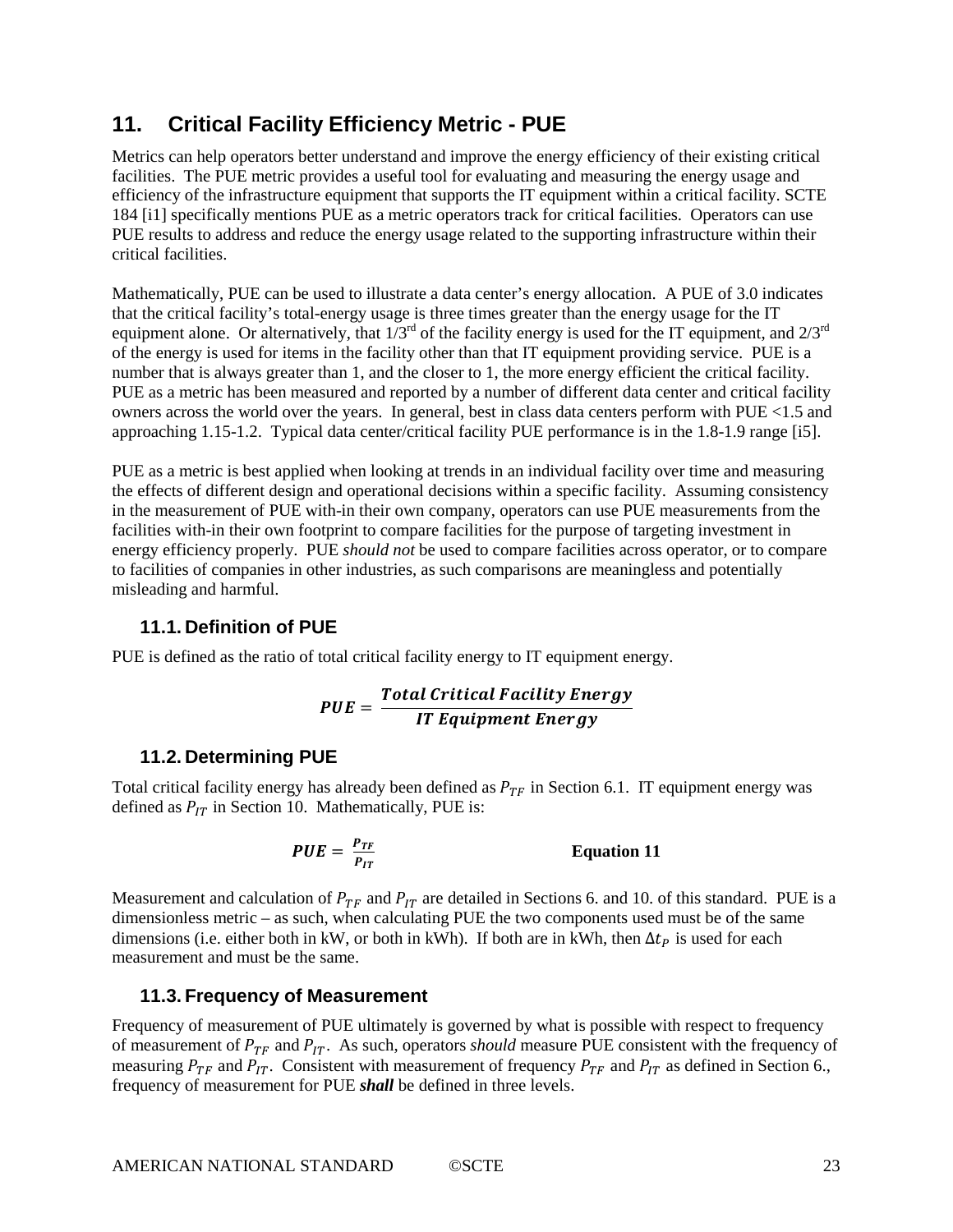*Level 1*: Monthly – typical frequency if  $P_{IT}$  measurements made manually as per Section [6.](#page-7-2) This is the most basic PUE measurement, providing a snapshot of PUE at the time in the month  $P_{IT}$  is measured

*Level 2*: Daily – can be done manually, but typically more practical using automated monitoring equipment. This is a better way to track PUE, as it will be provide tracking of weather/environment changes across the month.

*Level 3*: Minimum every 15 minutes - requires automated monitoring equipment. This is best way to view PUE, as it provides full view of variations across the whole of each day due to weather/environment.

As continuous measurement of PUE needed for Level 3 Advanced PUE measurement requires automated power monitoring capability, it *may* not be practical for operators in all facilities initially. As such, PUE measured with a manual monthly "snapshot" measurement of  $P_{IT}$  PUE *shall* be deemed acceptable in determining PUE. An example of such a PUE calculation is detailed in the sample calculations following.

PUE as a metric is greatly advantaged if it is measured on a continuous basis. This is because  $P_{TF}$  in particular is impacted by the outdoor environment surrounding the facility, and as such can fluctuate in a statistically meaningful way through-out a day and through-out a year. Continuously measuring  $P_{TF}$  is the only way to insure full capture of these variations in the PUE measurement. As such, it is RECOMMENDED that operators move as quickly as practical to continuous measurement of PUE. This is because PUE as a metric is enhanced and more useful to an operator the more frequently it is measured.

#### **11.4. Sample PUE Calculation**

Assumptions:

Critical Energy Usage: 50373 kWh (from utility bill) Billing Days in the Month: 33 (from utility bill) DC Power:  $21.0 \text{ kW}$  (as read manually from rectifiers) UPS Power: 13.4 kW (as read manually from UPS)

From Equation 10,  $P_{IT}$  is the sum of all DC and UPS measurements in the critical facility. As such

$$
P_{IT} = \sum_{1}^{n} P_{IT(n)}
$$
  

$$
P_{IT} = DC + UPS
$$
  

$$
P_{IT} = 21.0 + 13.4
$$
  

$$
P_{IT} = 34.4 \text{ kW}
$$

Total energy consumed in kWh during the month is available from the utility bill. As such, to ensure PUE stays dimensionless per Section [11.2.](#page-22-0),  $P_{TF}$  must be converted to kW. This is best done by converting the kWh information for the month to an average kW measurement for the month,  $P_{TFAVE}$ , as per Equation 3 in Section [6.2.4.](#page-9-0)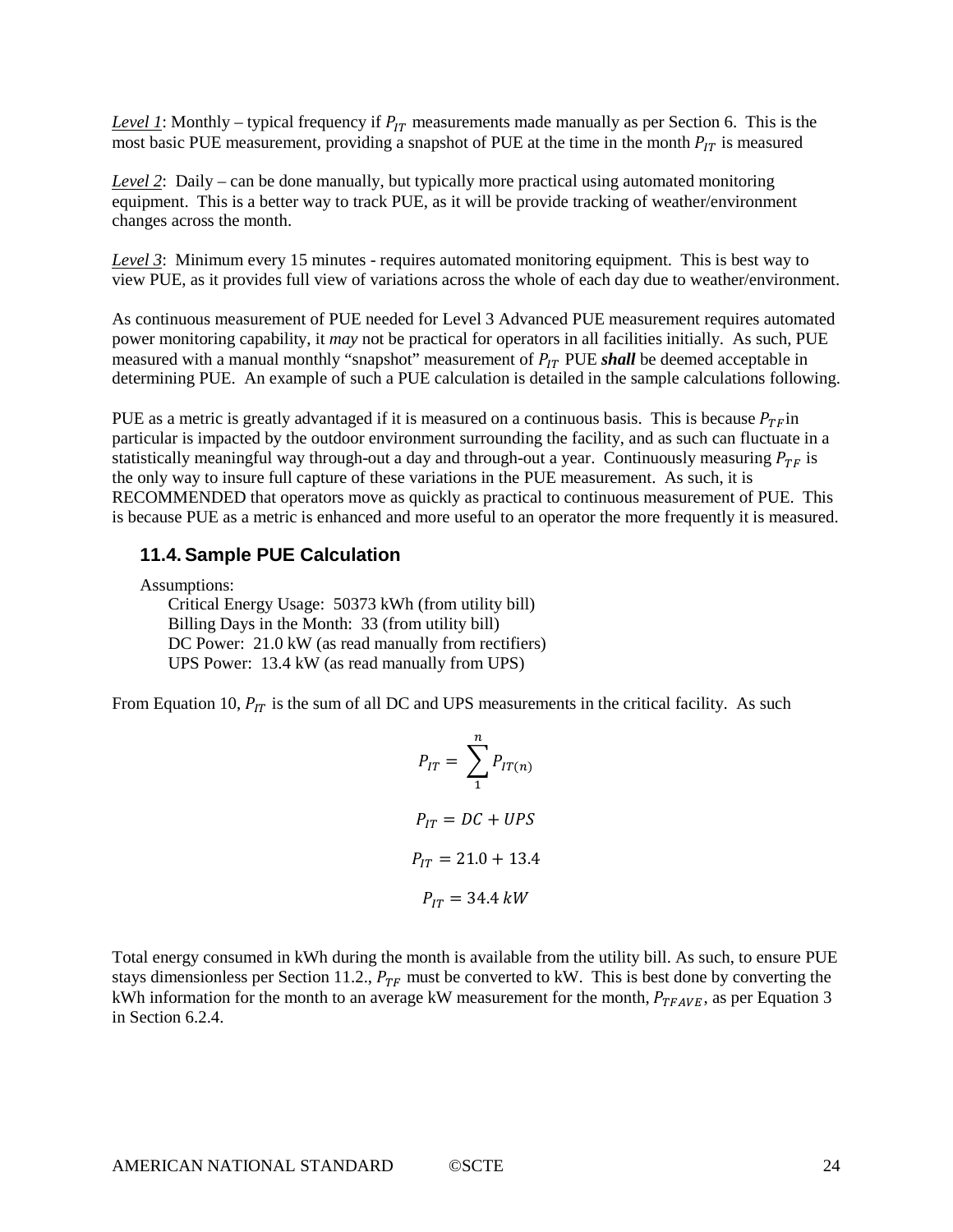$$
P_{TFAVE} = \frac{P_{TF}}{t_p} = \frac{50373}{33 \times 24} = 63.6 \, kW
$$

Level 1 PUE for the month, then, would be

$$
PUE = \frac{P_{TF}}{P_{IT}} = \frac{63.6}{34.4} = 1.85
$$

#### **11.5. Use of PUE**

Much has been written about the use of the PUE metric in helping operators to improve critical facility energy efficiency. TGG, in particular, has written extensively on use of PUE for such purposes as noted in [i3] and [i4]. As with any metric, PUE is only useful if it is properly used. The PUE metric is associated with the critical facility infrastructure. PUE is not a data center productivity (DCeP) metric, nor is it a stand-alone, comprehensive efficiency metric. PUE measures the relationship between the total facility energy consumed and the IT equipment energy consumed. When viewed in the proper context, PUE provides strong guidance for and useful insight into the design of efficient power and cooling infrastructure architectures, the deployment of equipment within those architectures, and the day-to-day operation of that equipment.

Proper use of PUE to improve energy efficiency in a critical facility is accomplished through a process of measurement of the metric performed for each facility. This includes

- Taking initial snapshot PUE measurement of all critical facilities in an operator's geographic footprint. Whilst not constituting a full baseline PUE profile, an initial snapshot PUE can identify obvious outliers with respect to energy efficiency, for immediate attention.
- Creating an initial baseline profile of a facility with respect to PUE. For a critical facility, it is RECOMMENDED that a critical facility baseline be created using a full years' worth of PUE measurements, so that facility variations due to weather/environment can be included in the baseline. Such data can aid operators in targeting energy efficiency improvement appropriately to critical facilities
- Continuing measurement of PUE as energy efficiency improvements are implemented, so that the impact of those improvements can be judged against the baseline.
- Continuing measurement of PUE also allows operators to quickly see anomalies in energy efficiency that might occur, and to deal with them quickly.

## **12. DCeP Measurements Using IT Equipment Power**

An alternative approach to the subscriber productivity metric is to use IT equipment power in the denominator of the equation instead of total facility power. Using IT equipment power  $(P_{IT})$  for the DCeP equations instead of total facility energy  $(P_{TF})$  better focuses the metric on the productivity of the energy specifically used to produce real work, eliminating the part of the energy not directly related to producing work.

If an operator is determining and calculating PUE for critical facilities (and hence determining  $P_{IT}$ ), then DCeP metrics using  $P_{IT}$ , *may* be a better partner metric to track with PUE, as it focuses each metric specifically to provide information squarely on the energy component it is meant to characterize. In the case of PUE, focus in on minimizing total facility power thru more efficient creation of the environment the IT equipment resides, regardless of how much IT equipment that might be. For the DCeP metric, it is about insuring that as much work output (in the form of subs and/or data throughput) is created with the IT equipment energy, regardless of the how efficient the environment in the facility is.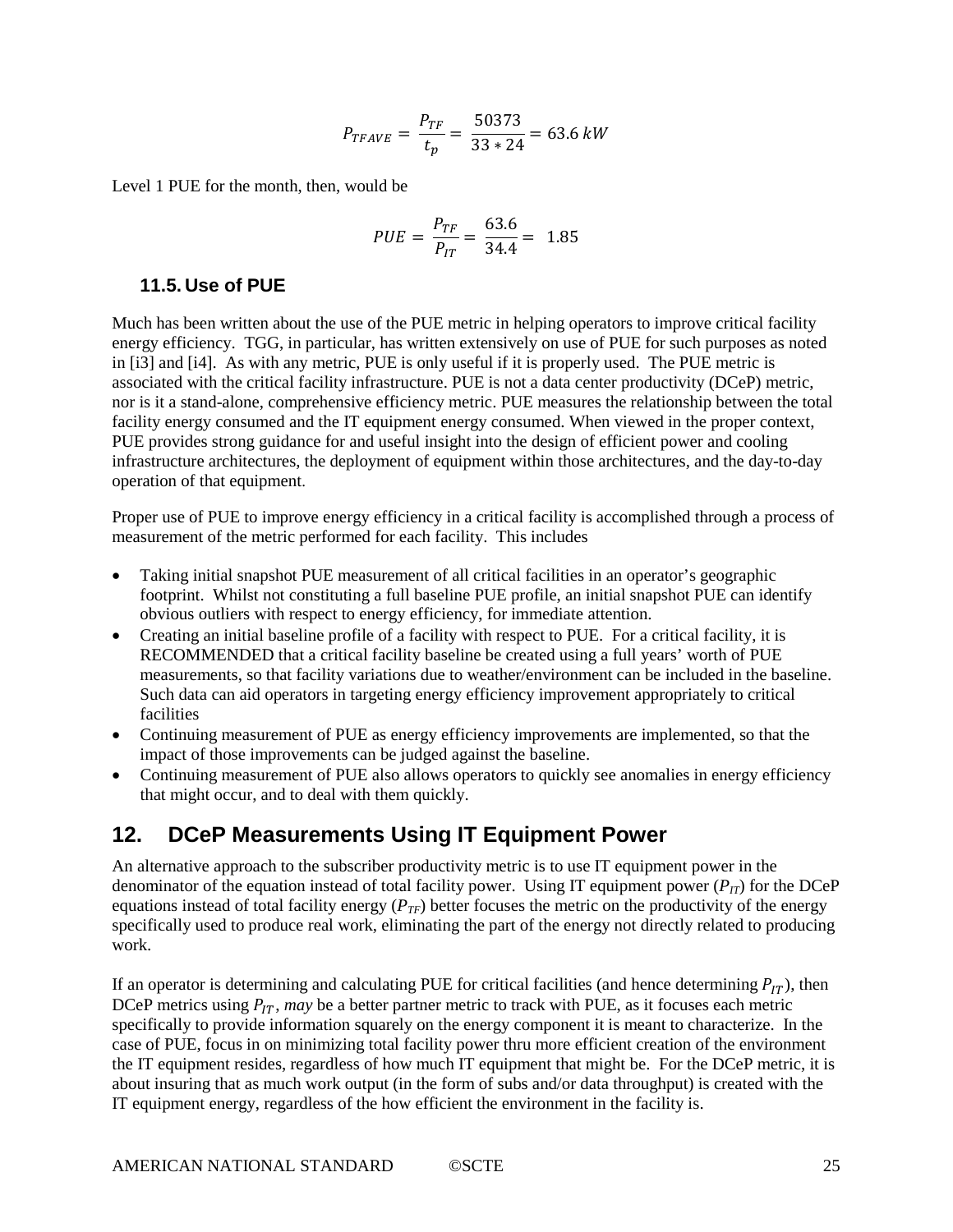If an operator is not tracking PUE for a facility (and hence not determining  $P_{IT}$ ), then it would be better to use  $SPkW_{TF}$  for subscriber based DCeP metric as detailed in Section [9.](#page-13-1)

### **12.1. Per Subscriber Critical Facility Productivity Metrics using IT Equipment Power**

Determining the DCeP metrics using  $P_{IT}$  is done by simply taking the DCeP techniques introduced in Sectio[n 9.](#page-13-1), and replacing  $P_{IT}$  with  $P_{IT}$  in all the equations. With respect to the subscriber based DCeP metric, mathematically it looks like:

$$
SPkW_{IT} = \frac{S_{Ave}}{P_{IT}}
$$

**Equation 12**

#### **Where**

 $SPkW_{IT} = Subs per IT Equation$ 

 $S_{Ave}$  = Average Subs in a Month (as defined in Section [7.](#page-10-0))

 $P_{IT}$  = IT Equipmentt Power in kW, (as defined in Section [6.](#page-7-2))

#### **Sample calculation using the assumptions from previous sections Assumptions**:

Beginning month Subscribers: 80,094 End month Subscribers: 81,094 DC Power:  $21.0 \text{ kW}$  (as read manually from rectifiers) UPS Power: 13.4 kW (as read manually from UPS)

 $P_{IT}$  is the sum of all DC and UPS measurements in the critical facility. As such

$$
P_{IT} = DC + UPS
$$
  

$$
P_{IT} = 21.0 + 13.4
$$
  

$$
P_{IT} = 34.4 \text{ kW}
$$

As noted above in Equation 12

$$
SPkW_{IT} = \frac{S_{Ave}}{P_{IT}}
$$

From Equation 5

$$
S_{Ave} = \frac{S_{BP} + S_{EP}}{2} = \frac{81,094 + 80,094}{2} = 80,594
$$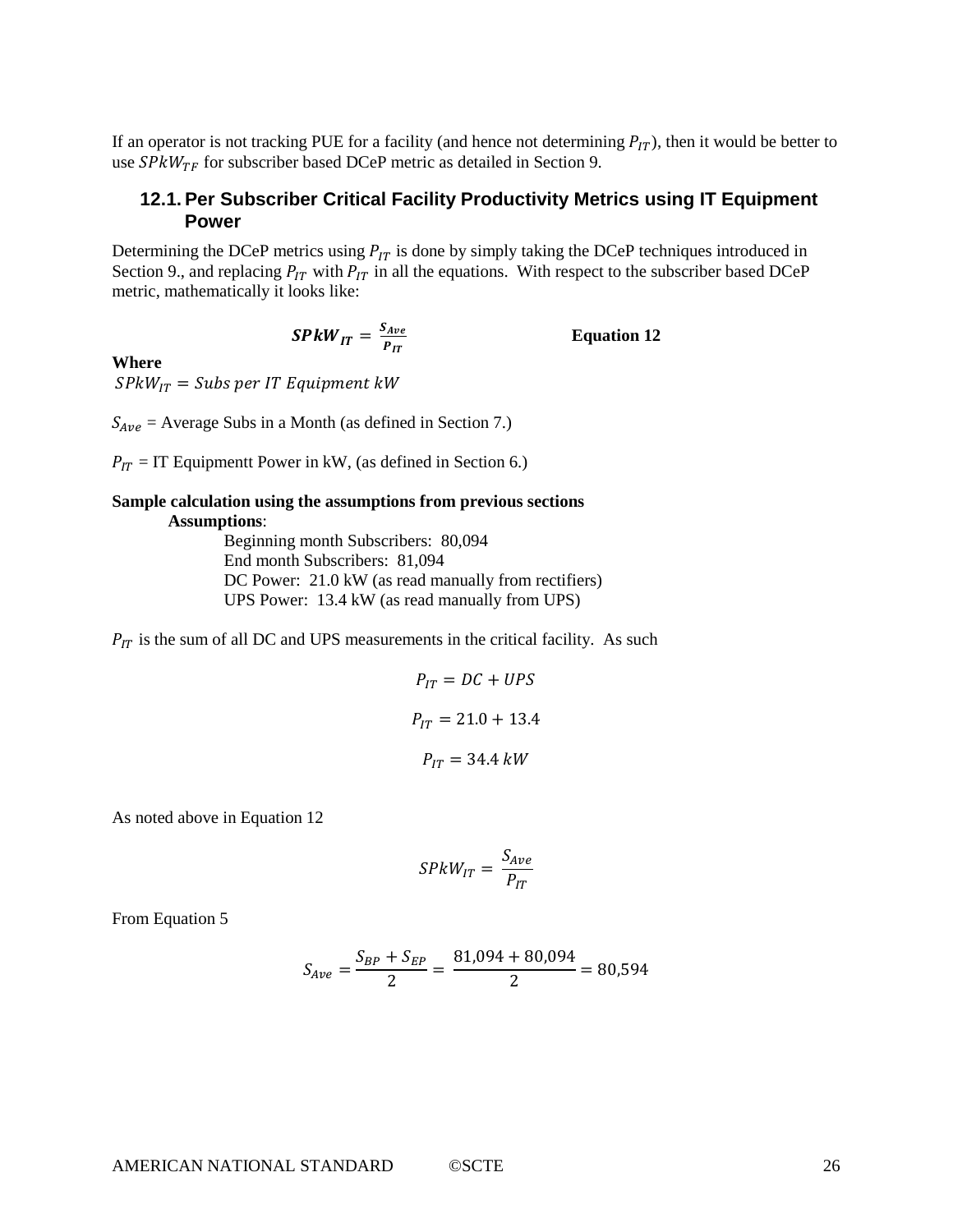From Equation 10

$$
P_{IT} = DC + UPS
$$
  

$$
P_{IT} = 21.0 + 13.4
$$
  

$$
P_{IT} = 34.4 \, kW
$$

Therefore

$$
SPkW_{IT} = \frac{S_{Ave}}{P_{TF}} = \frac{80,594}{34.4} = 2342 \text{ Subs per IT Equipment kW}
$$

It *should* be noted that mathematically, PUE,  $SPkW_{IT}$ , and  $SPkW_{TF}$  are related in the following way

$$
SPkW_{IT} = SPkW_{TF} * PUE
$$
 Equation 13

#### **12.2. Data Throughput Critical Facility Productivity Metrics using IT Equipment Power**

As with the subscriber based metric, an alternative approach to the subscriber productivity metric is to use IT equipment power in the denominator of the equation instead of total facility power. In mathematical terms, this is:

$$
EPCB_{IT} = \frac{P_{IT}}{C_{BYTE}} \qquad \text{Equation 14}
$$

**Where**

 $EPCB_{IT} = IT$  Equipment Energy per Consumed Byte  $C_{BYTE}$  = Consumed Bytes (as defined in Section [8.](#page-11-1))  $P_{IT}$  = Total Facility Power in kW, averaged across 1 month (as defined in Section [10.](#page-16-0))

Sample calculation using the assumptions from previous sections:

Assumptions:

Total Facility  $C_{BR} = 45.5 \text{ Gbps}$  (as per example in Section [8.3.](#page-13-0))  $P_{TF} = 63.6$  kW as per example above Critical Energy Usage: 50373 kWh (from utility bill) Billing Days in the Month: 33 (from utility bill)

Using Equation 14

$$
EPCB_{IT} = \frac{C_{BYTE}}{P_{IT}}
$$

 $EPCB_{IT} =$  Consumed Bytes per Total Facility kW

 $C_{BYTE}$  = Consumed Bytes (as defined in Section [8.](#page-11-1))

 $P_{IT}$  = IT Equipment Power in kW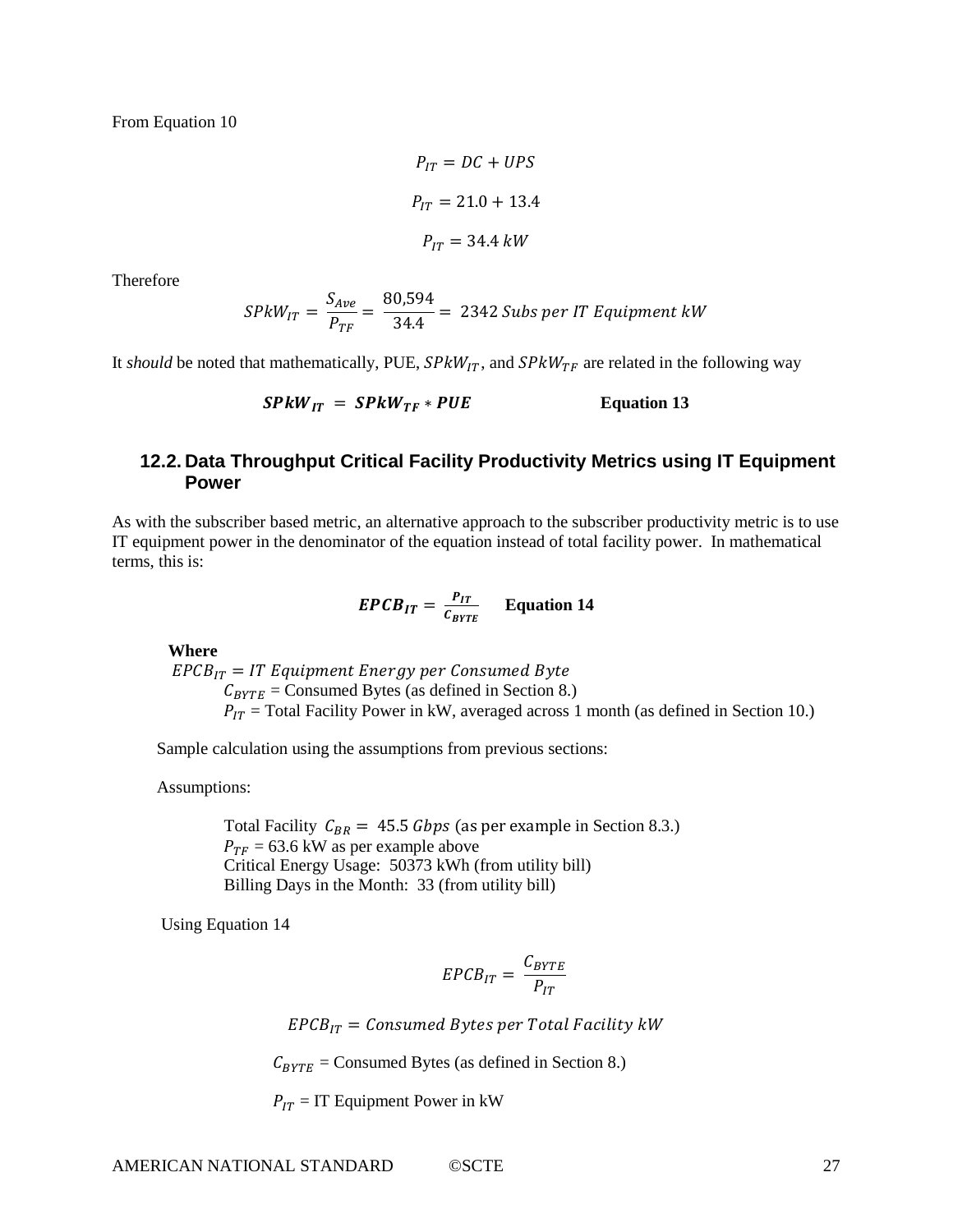As the IT Equipment power is measured in kW, it needs to be converted to a kWh measurement consistent with the time used to measure the number of Bytes. To keep the calculation simple,  $t_n = t_c$  = one hour so that the kW measurement will equal the kWh measurement.

From equation above

 $P_{IT}$  = 34.4 kW = 34.4 kWh (for 1 hour)

Calculating  $C_{BYTE}$  from  $C_{BR}$ , use equation 6

$$
C_{BYTE} = C_{BR} * \frac{t_c}{8}
$$
  

$$
C_{BYTE} = 45.5 \text{ Gbps} * \frac{1 \text{ Byte}}{8 \text{ Bits}} * \frac{60 * 60 \text{ sec}}{\text{hour}}
$$
  

$$
C_{BYTE} = 20,475 \text{ GB transported in 1 hour}
$$
  

$$
C_{BYTE} = 20.5 \text{ TB transported in 1 hour}
$$

Therefore:

$$
EPCB_{IT} = \frac{C_{BYTE}}{P_{TF}} = \frac{34.4 \; kWh}{20.5 \; TB} = 1.7 \; TB/kWh
$$

As with the subscriber DCeP metrics, it *should* be noted that mathematically, PUE,  $DkW_{IT}$ , and  $DKW_{TF}$  are related in the following way

$$
EPCB_{IT} = EPCB_{TF} * PUE
$$

## **13. Using PUE and DCeP together to characterize facilities**

In its whitepaper "Harmonizing Global Metrics for Data Center Energy Efficiency" [i6], TGG specifically identifies PUE and DCeP as important metrics for characterizing critical facility performance with respect to energy efficiency, and recommends characterization of data centers using these two metrics.

As noted previously, the two metrics provide different but complementary information with respect to the performance of the facility. PUE as a metric specifically focuses on the efficiency of the facility itself. It is a measure how energy efficient the facility is with respect to maintaining the environment the IT equipment uses to produce capabilities and service needs of the business. DCeP, on the other hand, focuses on how efficiently the energy is used to produce the capabilities and service needs of the business. Improvements in PUE generally manifest themselves in making HVAC and other support systems in the facility more energy efficient. Improvements in DCeP come from making the energy used better at producing real work output from the facility per unit energy.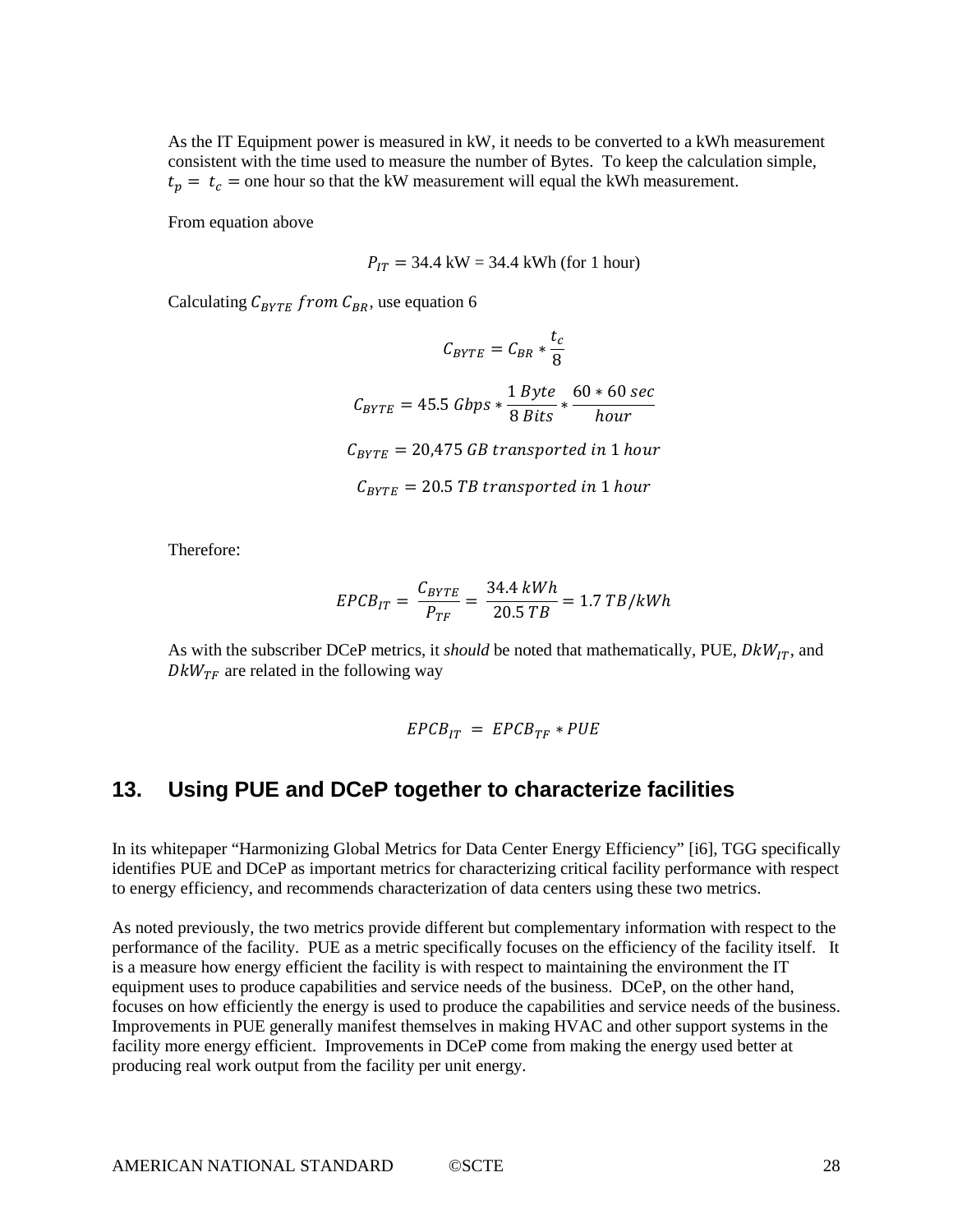One can characterize facilities by plotting these two metrics for facilities a quadrant grid as shown in Figure 2 below, using operator target PUE and DCeP to set the center points on the graph for splitting into quadrants.



**Figure 2 - PUE vs DCeP Quadrant Grid**

Placement of the facilities in this grid based on their performance in these two metrics allows an operator to quickly characterize facilities with respect to energy efficiency and energy productivity. Facilities landing in the lower right-hand quadrant (quadrant 4) are better than target in both metrics – these facilities are the operators best in class with respect to energy performance. These are facilities from which best practices for facility operation *should* be taken. And if consolidation in the area around these facilities is to be done, from an energy perspective, these are the facilities that *should* be consolidated into, not consolidated away.

Facilities landing in quadrant 1 are making productive use of the energy, but are not efficient as facilities themselves. Depending on how poor the PUE is, operators would want to look at facilities in this quadrant for potential energy efficiency/HVAC/cooling improvements first over other facilities, as doing that could potentially move them in the direction of quadrant 4 and best practice. Facilities in quadrant 3 are performing efficiently as facilities, but are not productive. As they are efficient, facilities in this quadrant *may* be candidates for being consolidated into, as in theory they have available capacity for adding work units to better use the energy that is there. But the low PUE means that any power added to support the new work units would be added efficiently.

Facilities in quadrant 2 represent an operator's worst performers. Not only are they energy inefficient in their ability to create the proper environment for the IT equipment, the energy they are using is not productive. From purely an energy efficiency and productivity perspective, facilities in this quadrant